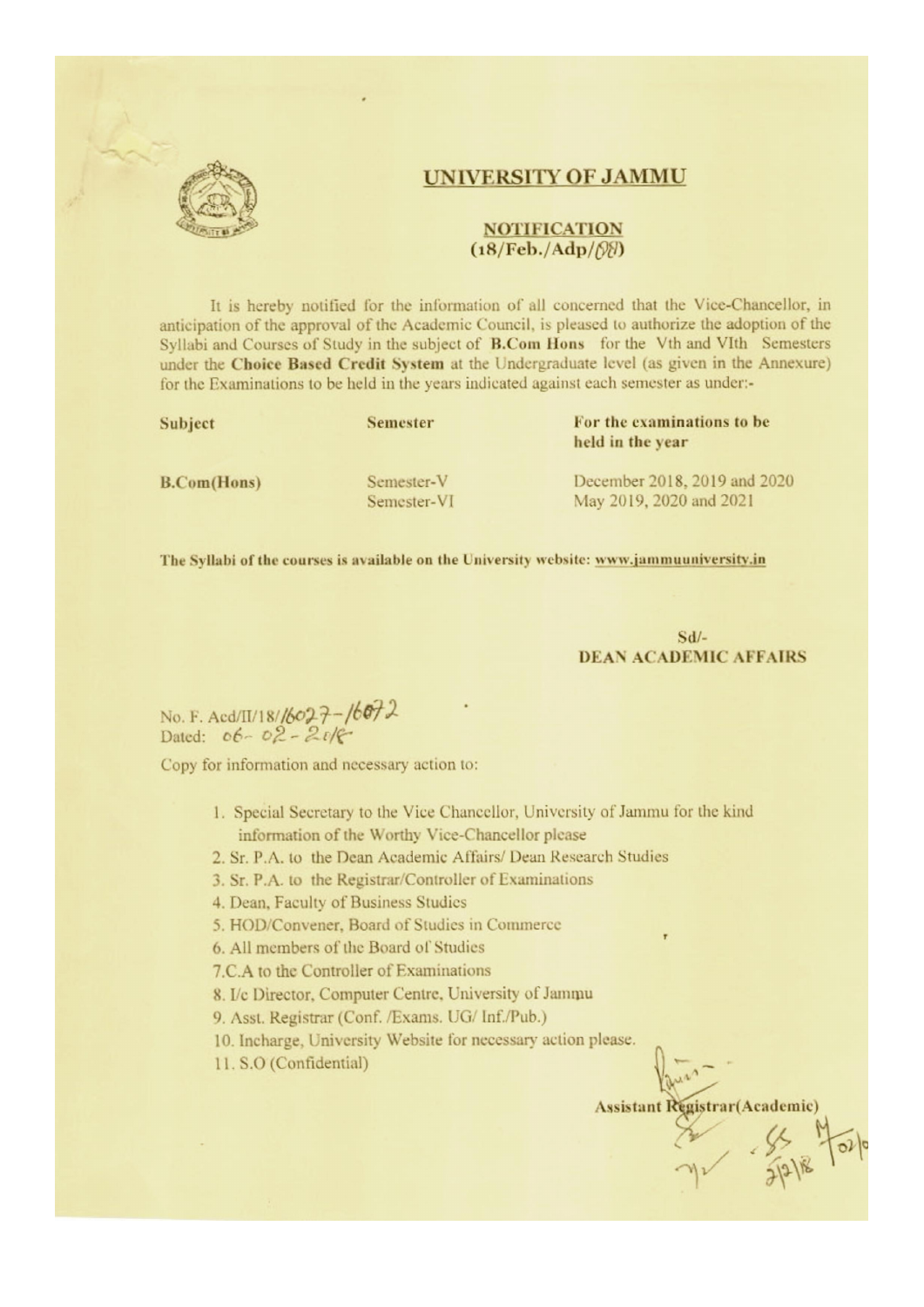# **UNIVERSITY OF JAMMU**

# **B.COM (HONS.) FIFTH SEMESTER (CBCS)**

# **SCHEME OF COURSES UNDER CHOICE BASED CREDIT SYSTEM**

| Course                       | Course   | <b>UGC</b>     | <b>Credit</b> | <b>Total</b> | <b>Total</b> |
|------------------------------|----------|----------------|---------------|--------------|--------------|
|                              | number   | classification |               |              | credit       |
|                              |          |                |               |              |              |
| Auditing -1                  | UBHTC501 | $C-11$         | $4 + 2$       | 6            |              |
| <b>Working Capital</b>       | UBHTC502 | $C-12$         | $4 + 2$       | 6            |              |
| Management                   |          |                |               |              |              |
| Any One of the following     |          | $DSE-1$        | 6             | 6            |              |
| Group<br>$\mathbf{1}$        |          |                |               |              |              |
| ❖ Entrepreneurship           | UBHTE503 |                |               |              |              |
| and Small                    |          |                |               |              |              |
| <b>Businesses</b>            |          |                |               |              |              |
| <b>Human Resource</b><br>❖   | UBHTE504 |                |               |              | 24           |
| Management                   |          |                |               |              |              |
| <b>Business</b><br>❖         | UBHTE505 |                |               |              |              |
| Communication for            |          |                |               |              |              |
| Managers                     |          |                |               |              |              |
| Group-11                     |          | DSE-2          | 6             | 6            |              |
| <b>Merchant Banking</b><br>❖ | UBHTE506 |                |               |              |              |
| and Financial                |          |                |               |              |              |
| Services                     |          |                |               |              |              |
| Security Analysis<br>❖       | UBHTE507 |                |               |              |              |
| and Portfolio                |          |                |               |              |              |
| Management                   |          |                |               |              |              |
| International<br>❖           | UBHTE508 |                |               |              |              |
| <b>Financial System</b>      |          |                |               |              |              |
|                              |          |                |               |              |              |
| <b>Total Credits</b>         |          |                |               |              | 24           |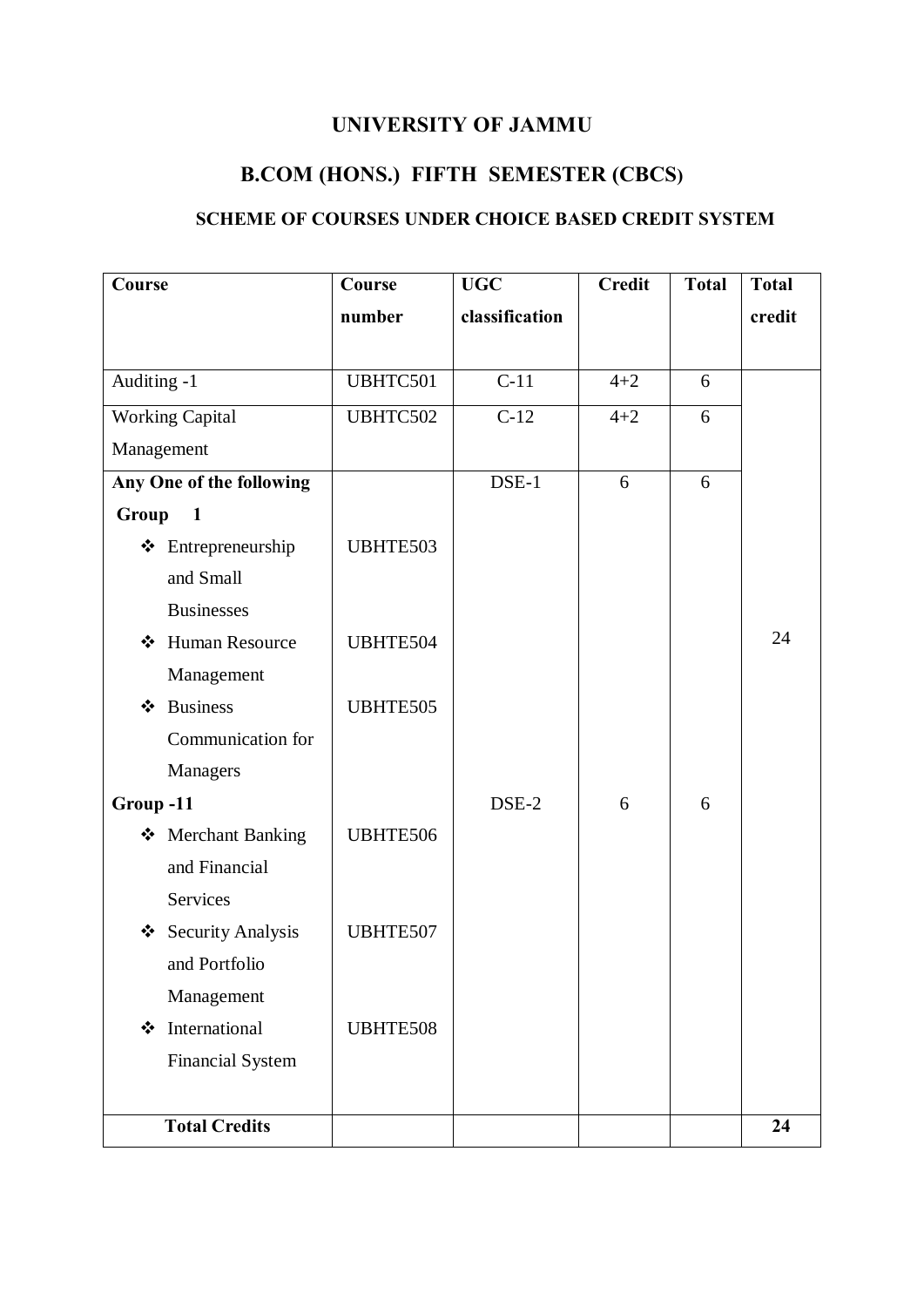# **UNIVERSITY OF JAMMU B.COM ( HONS.) FIFTH SEMESTER(CBCS)**

# **AUDITING -1**

### **(CORE COURSE)**

 $C. No. UBHTC501$  Max Marks  $=100$ Credit: 6 Internal Assessment = 20 Time:  $2.30$  Hrs.  $\qquad \qquad = 80$ 

#### **(Syllabus for examination to be held in Dec. 2018,2019,2020)**

**OBJECTIVE:** To develop an understanding of the concept in auditing, generally accepted auditing procedures and acquire the ability to apply the same in audit and attestation engagements.

### **UNIT-1:INTRODUCTION**

Definition-Nature, scope, objectives and limitations of independent financial audit; Basic principles governing an audit; Relation between accounting and auditing; Errors and fraud-Concepts, purpose, conditions which increase the risk of fraud and error, Auditor<sub>o</sub> responsibility towards detection and reporting; Types of audits-Periodical, continuous, interim, final

### **UNIT II AUDITING PROCEDURES AND TECHNIQUES**

Audit planning, Audit programme; Documentation-Audit working papers, ownership and custody of working papers ; Audit file( Permanent, Current), Audit note book and Audit memorandum; Audit evidence: Concept, need, procedure to obtain audit evidence, sources and reliability, methods, preparation before commencement of a new audit.

### **UNIT III: INTERNAL CONTROL AND INTERNAL AUDIT**

Internal check: Definition, objective, preparation of check-lists; Internal control: Definition, objectives, evaluation, internal control in computerized environment, ICQ and its preparation, comparison with internal check; Internal audit-Definition, objectives, regulatory requirements(Companies Act), reliance by statutory auditor on internal auditor work; Audit risk- Concept, types and their assessment procedure.

### **UNIT IV: AUDIT SAMPLING AND ANALYTICAL PROCEDURE**

Concept, need and types of sampling, sampling risk-Stages in audit sampling; Test checking-Auditing in depth and cut-off checking; Analytical procedure: Nature and application of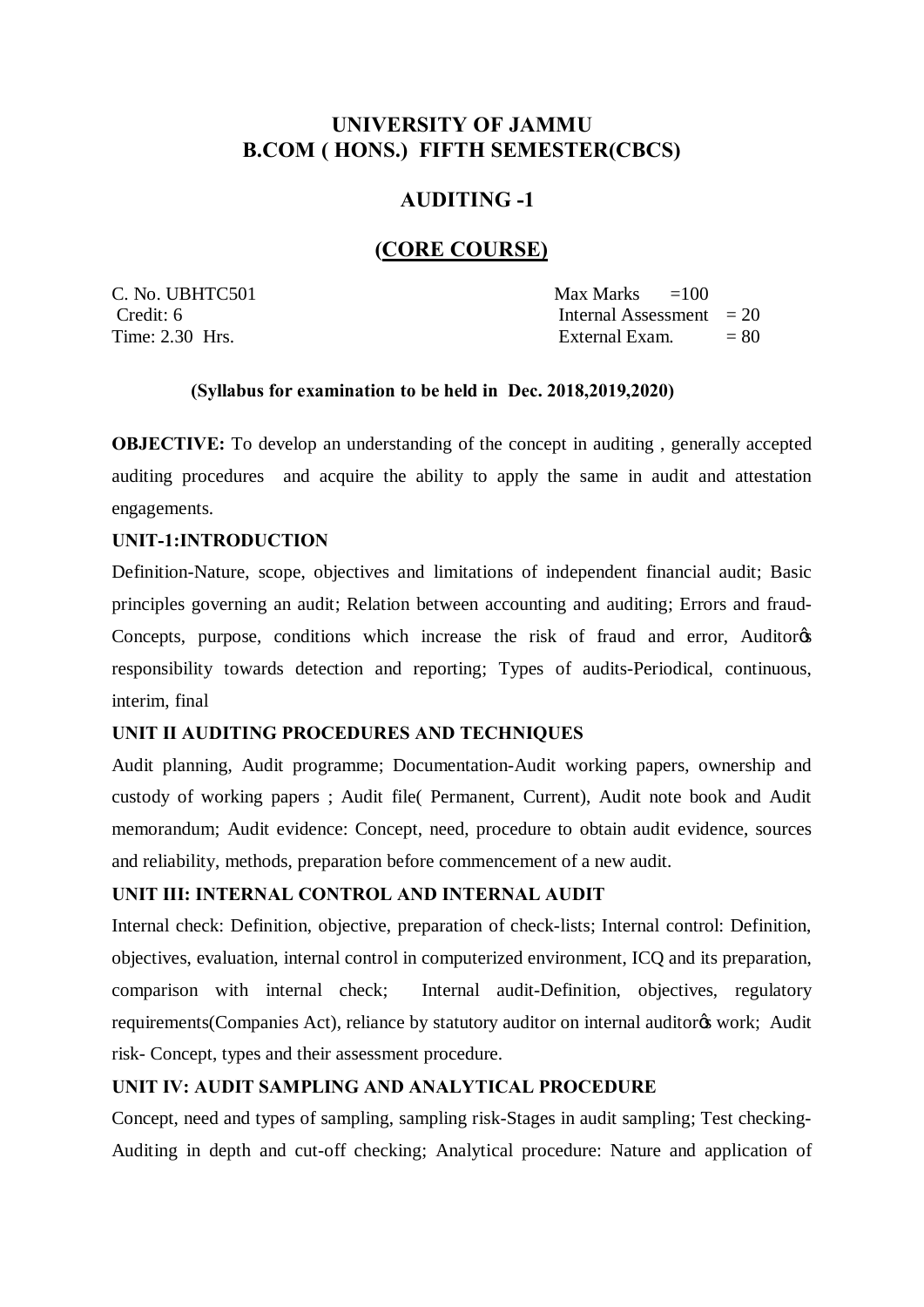analytical procedure, tools and techniques of analytical procedure,extent of reliance on analytical procedure, use of analytical procedure for substantive testing.

**UNIT V: AUDIT (VOUCHING AND VERIFICATION) OF DIFFERENT ITEMS** Vouching: Meaning, objectives; Vouching of different items (Receipts and payments related); Verification:Concept, objectives, audit of share capital, loans(Secured and unsecured), fixed assets (Building, plant and machinery, loans and advances, investment, goodwill, copy right, patent right inventories, debtors), creditors, subsequent events, preliminary expenditures, directorsø remuneration etc.

### **SUGGESTED READINGS**

- 1. Gupta, Kamal, Contemporary Auditing, TMH
- 2. Tandon, B.N., Principles of Auditing, S. Chand & Co.
- 3. Sharma, T.R., Auditing Principles & Problems, Sahitya Bhavan, Agra
- 4. Spicer & Pegler, Practical Auditing
- 5. Woolf, Emile, Auditing Today
- 6. Basu, Sanjib Kumar, Fundamentals of Auditing, Pearson

### **NOTE FOR PAPER SETTER**

The external examination shall consist of three sections:

**Section A:** Five short questions selecting one from each unit will be set. Each question carries three marks and answer to each question shall be of 70-80 words. All questions are compulsory.

**Section B**: Five medium answer questions, selecting one from each unit will be set. Each question carries 7 marks and answer to each question shall be within 250-300 words. All questions are compulsory.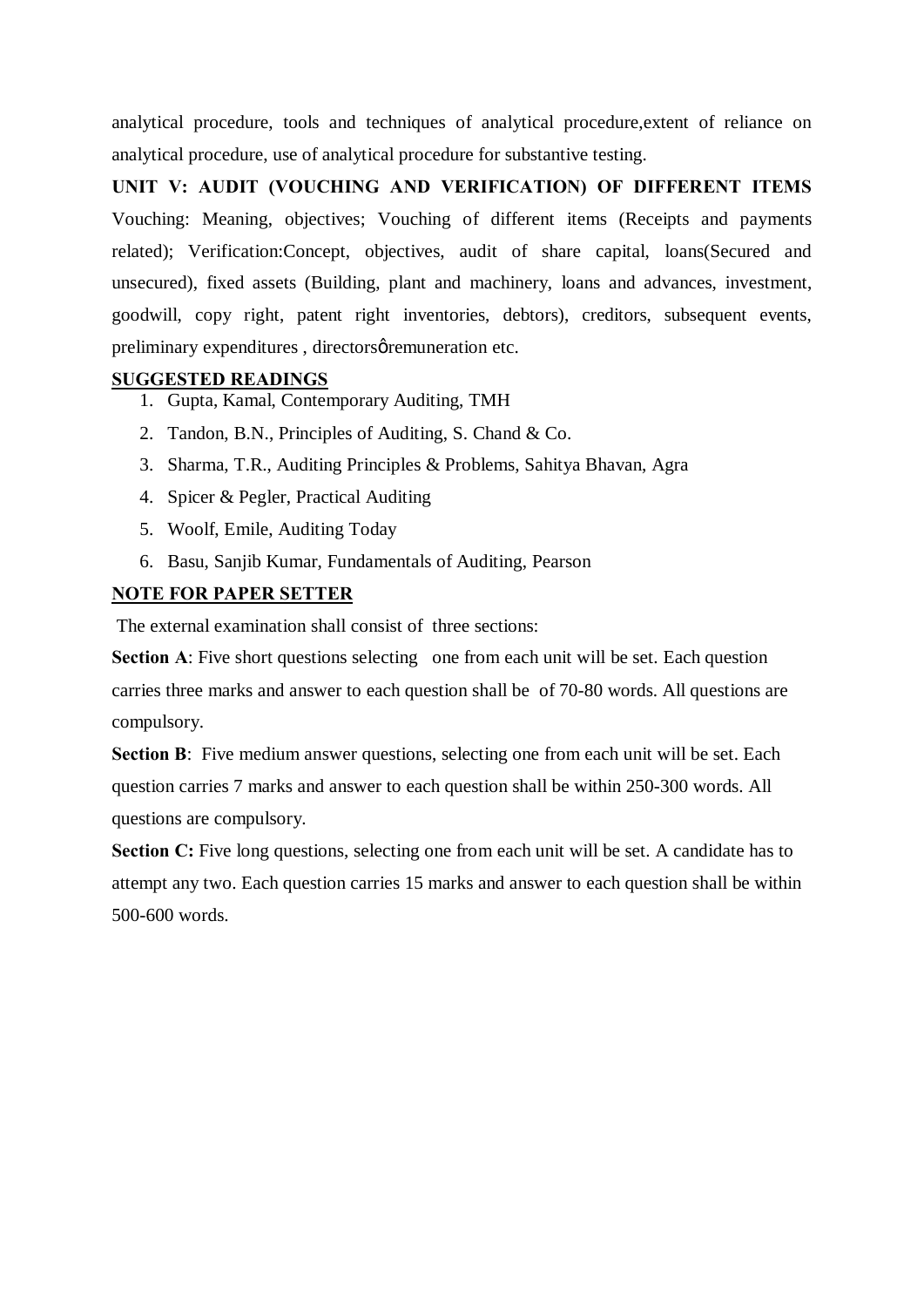# **UNIVERSITY OF JAMMU B.COM (HONS.) FIFTH SEMESTER (CBCS)**

### **WORKING CAPITAL MANAGEMENT**

### **(CORE COURSE)**

C. No. UBHTC  $502$  Max Marks  $=100$ Credit: 6 Internal Assessment = 20 Time:  $2.30$  Hrs.  $\qquad \qquad$  External Exam.  $= 80$ 

### **(Syllabus for examination to be held in Dec. 2018,2019,2020)**

**OBJECTIVE:** The basic objective of this course is to provide the knowledge of working capital management to the students.

### **UNIT – I: INTRODUCTION**

Meaning, concepts, classification and importance of working capital; Excess or inadequate working capital-Its advantages and disadvantages; Objectives of working capital; Factors determining working capital requirements; Computation of working capital requirements.

### **UNIT – II: WORKING CAPITAL FINANCING**

Financing of working capital and determining the working capital financing mix; New trends in financing of working capital by banks: Dahejia committee report, Tandon committee report, Chore committee report, Chakravarty committee report, Nail committee report

### **UNIT – III: CASH AND RECEIVABLES MANAGEMENT**

Managing cash flows-Meaning & importance ;Cash management models; Strategies for managing surplus fund;Receivables management-Meaning and significance; Dimensions of receivable management; Formation and execution of credit policy and collection policy; Determining optimum cash balance.

### **UNIT – IV: INVENTORY MANAGEMENT**

Meaning and objects of inventory management; Determinations of inventory control levels, ordering, reordering, danger level; EOQ Model, ABC Analysis; Monitoring and control of inventories; Methods of inventories valuation.

**Practical:** Stock levels- Determining maximum-minimum and reordering level; Computation of danger level, average stock level and reorder quantity.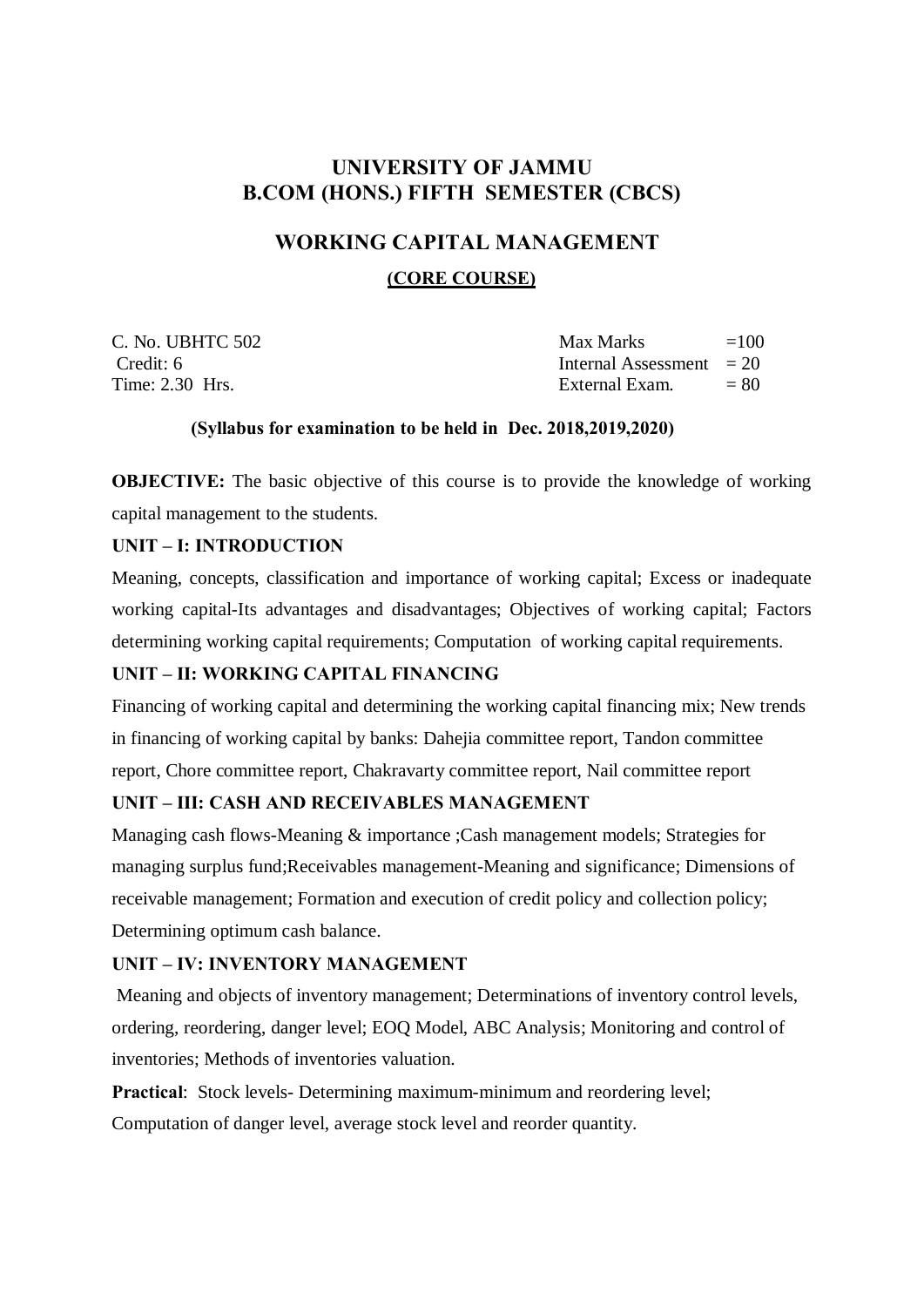### **UNIT -V: DIVIDEND POLICY**

Theories of dividend policy; Walter & and Gordon & Model; Modigliani & Miller approach; Economic Value Added (EVA): Concept, components of EVA; Market Value Added (MAV):Concepts and components.

### *One question from each unit must be numerical in nature*

### **SUGGESTED READINGS**

- 1 Pandey, I M, Management Accounting, Vikas Publishing House, New Delhi
- 2 Khan and Jain, Financial Management, Tata McGraw Hill.
- 3 Maheshwari, S.N and S.N Mittal, Management Accounting,Shree Mahavir Book Depot, New Delhi

# **NOTE FOR PAPER SETTER**

The external examination shall consist of three sections:

**Section A:** Five short questions selecting one from each unit will be set. Each question carries three marks and answer to each question shall be of 70-80 words. All questions are compulsory.

**Section B**: Five medium answer questions, selecting one from each unit will be set. Each question carries 7 marks and answer to each question shall be within 250-300 words. All questions are compulsory.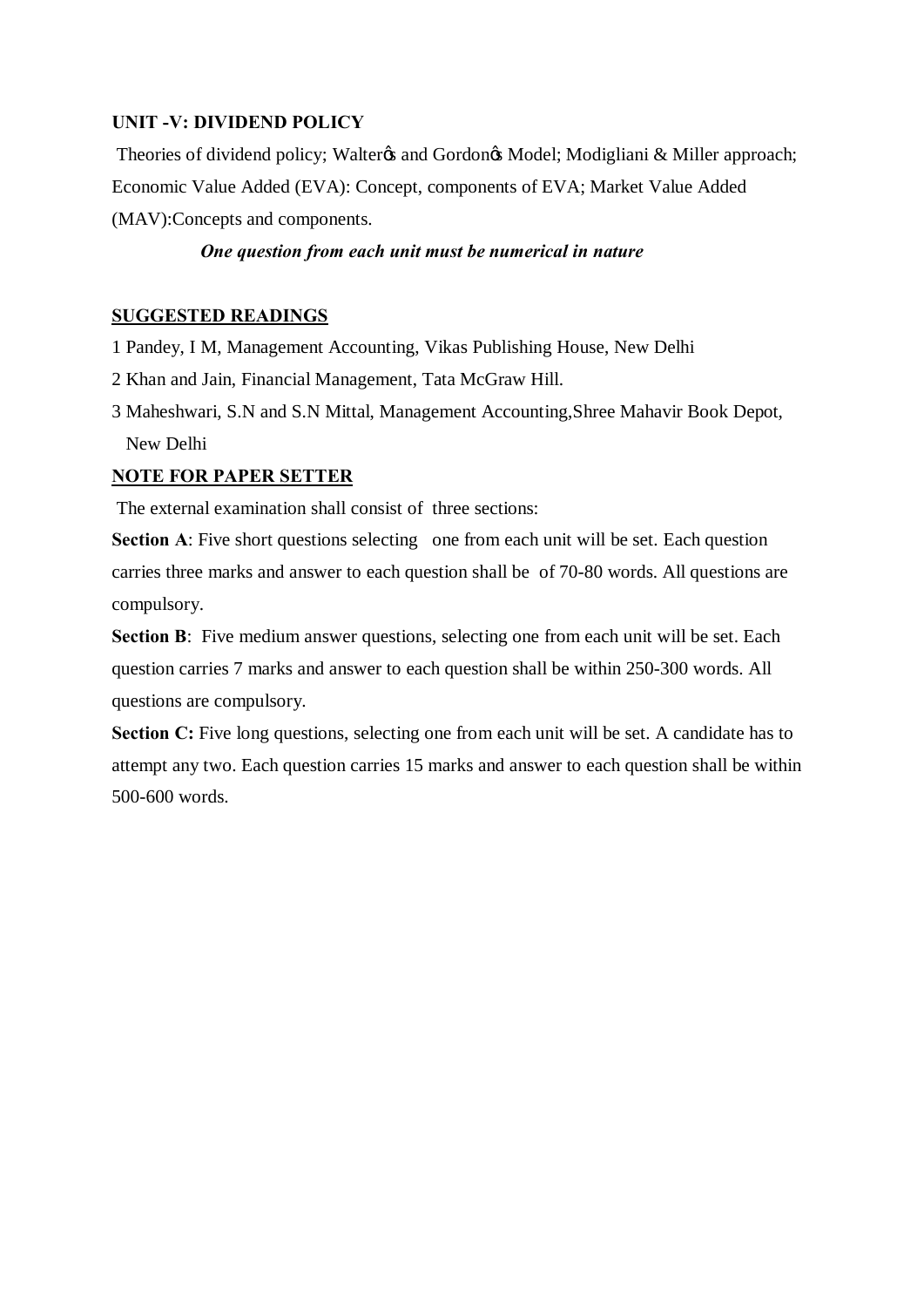# **UNIVERSITY OF JAMMU B.COM (HONS.) FIFTH SEMESTER (CBCS)**

# **ENTREPRENEURSHIP AND SMALL BUSINESSES (DISCIPLINE SPECIFIC ELECTIVE)**

| C. No. UBHTE503 | Max Marks                  | $=100$ |
|-----------------|----------------------------|--------|
| Credit: 6       | Internal Assessment $= 20$ |        |
| Time: 2.30 Hrs. | External Exam.             | $= 80$ |

### **(Syllabus for examination to be held in Dec. 2018,2019,2020)**

**OBJECTIVE:** The objective of the course is to familiarize the students with the process of entrepreneurship and the institutional facilities available to an entrepreneur in India

### **UNIT-1: FUNDAMENTALS OF ENTREPRENEURSHIP**

Concept of Entrepreneurship: Meaning , types, qualities of an entrepreneur; Classification of entrepreneurs; Factors influencing entrepreneurship; Functions of entrepreneurs; Theories of entrepreneurship: Innovation Theory by Schumpeter ,Imitating Theory of High Achievement by McClelland, X-Efficiency Theory by Leibenstein, Theory of Profit by Knight, Theory of Social change by Everett Hagen

### **UNIT-II: CREATING ENTREPRENEURIAL VENTURE**

Business idea generation techniques; Identification of business opportunities: Feasibility study ,marketing, finance, technology & legal formalities; Preparation of project report; Tools of appraisal; Organisation assistance to an entrepreneur: Industrial park( Meaning, features, & examples),Special Economic Zone( Meaning, features & examples); Export oriented zone

### **UNIT - III :ENTREPRENEURIAL DEVELOPMENT**

Influences on entrepreneurship development: Entrepreneurial traits & external influences on entrepreneurship development; Entrepreneurial culture with special reference to Intrapreneurship / Corporate entrepreneurship; Entrepreneurial success and failure: Reasons and remedies; Entrepreneurial development: Commercial banks, District Industries Centre ,National Small Industries Corporation, Small Industries Development Organisation, Small Industries Service Institute; All India financial institutions: IDBI, IFCI, ICICI

### **UNIT-IV: EMERGING TRENDS IN ENTREPRENEURSHIP**

Emerging trends in entrepreneurship development ; Entrepreneurial potential and potential entrepreneur; Evaluation of social entrepreneurship in India ; Women Entrepreneurs: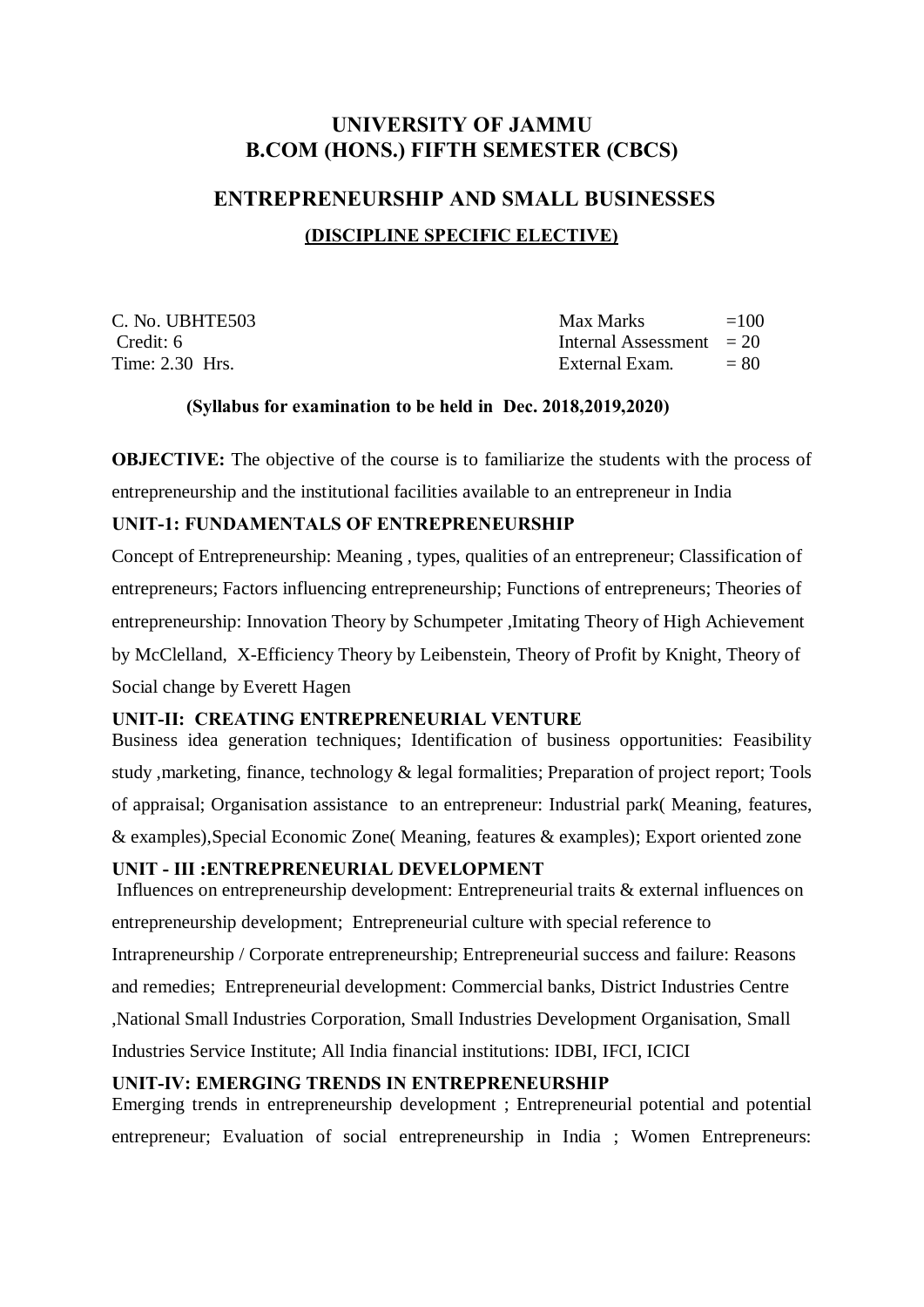Challenges to woman entrepreneurs, achievements of woman entrepreneurs, role models of woman entrepreneurs.

### **UNIT – V: INTRODUCTION TO SMALL BUSINESS AND MANAGEMENT**

Evolution and development of small business; Definition and concept of small business ;Importance of small business; Pointers for prospects in small business management; MSME Act: Salient features; Managerial aspects of small business: Managerial qualities,tools and techniques of enhancing managerial skills; Marketing aspects of small business: Productivity improvement, market entry strategy, pricing and channel strategy.

### **REFERENCE BOOKS**

1. Srinivasan N.P. , Entrepreneurial Development

- 2. Saravanavel, Entrepreneurial Development
- 3. Vasant Desai, Project Management
- 4. Jayashree Suresh, Entrepreneurial Development
- 5. Holt , Entrepreneurship:New Venture Creation
- 6. J.S. Saini & S.K. Dhameja, Entrepreneurship and Small Business.
- 7. P.C. Jain, Handbook For New Entrepreneurs.
- 8. Dr. C.B. Gupta & Dr. S.S. Khanka , Entrepreneurship and Small Business.
- 9. Management of Small Business, Vasanth Desai, Himalaya Publishers.
- 10. Management of Small Business ,C.B. Gupta, Sultan Chand and Sons.
- 11. Entrepreneurial Development, S.S. Kanka, S. Chand and Co.
- 12. Entrepreneurial Development ,S. Anilkumar and Others, New Age International Publications (P) Ltd.

### **NOTE FOR PAPER SETTER**

The external examination shall consist of three sections:

**Section A:** Five short questions selecting one from each unit will be set. Each question carries three marks and answer to each question shall be of 70-80 words. All questions are compulsory.

**Section B**: Five medium answer questions, selecting one from each unit will be set. Each question carries 7 marks and answer to each question shall be within 250-300 words. All questions are compulsory.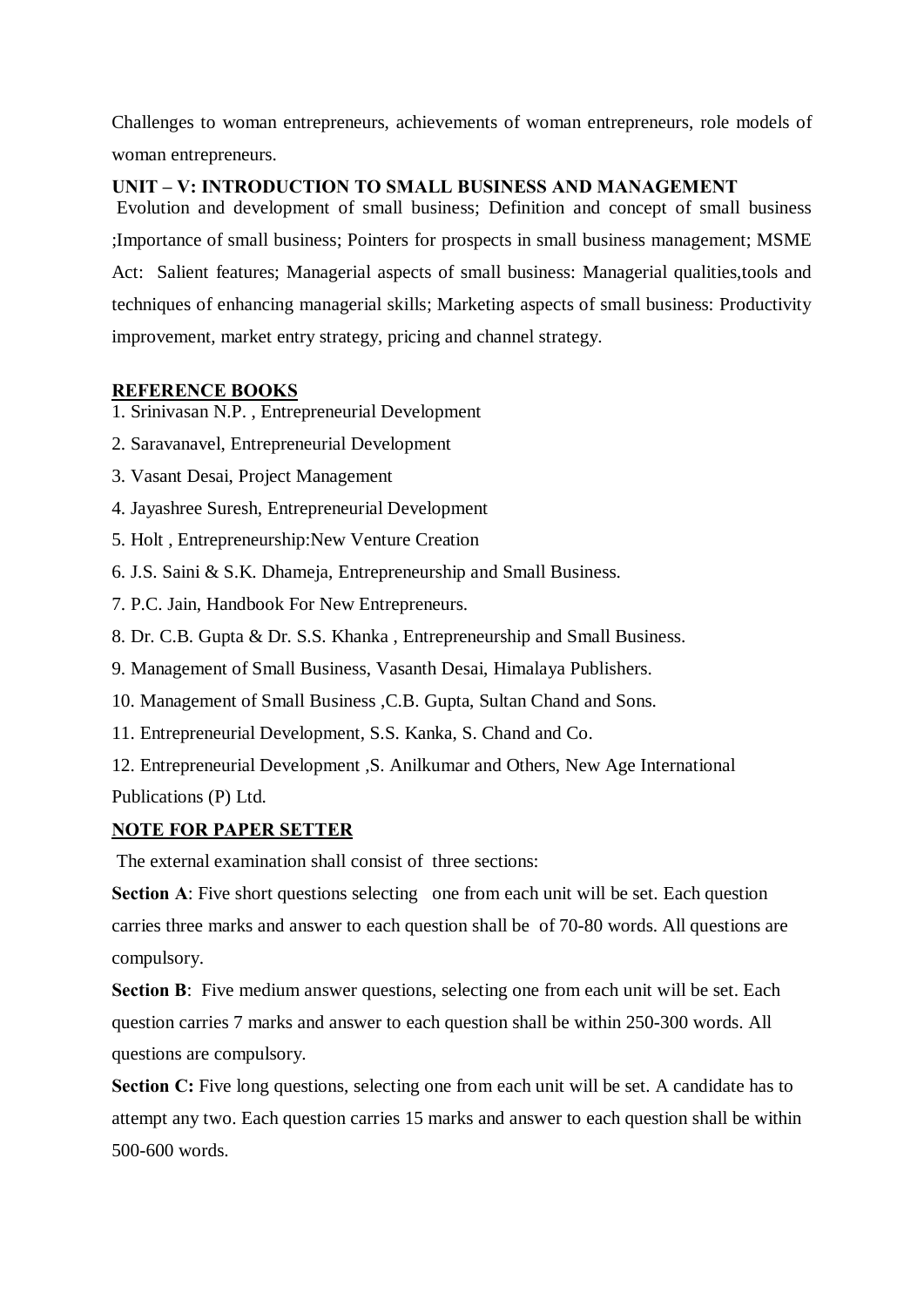# **UNIVERSITY OF JAMMU B.COM (HONS.) FIFTH SEMESTER (CBCS)**

### **HUMAN RESOURCE MANAGEMENT**

### **(DISCIPLINE SPECIFIC ELECTIVE)**

C. No. UBHTE  $504$  Max Marks  $=100$ 

Credit: 6 Internal Assessment = 20 Time:  $2.30$  Hrs.  $\qquad \qquad = 80$ 

### **(Syllabus for examination to be held in Dec. 2018,2019,2020)**

**OBJECTIVE:** To impart knowledge regarding acquisition of right man for the right job at right time in right quantity, developing through right kind of training, utilizing the selected workforce and maintaining the workforce to achieve organizational objectives.

### **UNIT-1: INTRODUCTION OF HUMAN RESOURCES MANAGEMENT**

Definition, importance of human resources, objectives of human resources management; Qualities of a good personnel manager; Human resource policies: Need, type and scope, advantage for a written policy

### **UNIT-II: HUMAN RESOURCES POLICIES AND WORK CULTURE**

Human resources planning: Long and short term planning, job analysis, skills inventory, job description and job specification; Recruitment and selection: Purposes, types and methods of recruitment and selection, relative merits and demerits of the different methods; Induction, transfers, promotions, disciplinary actions; Termination of services: Resignation,

dismissal, retrenchment and voluntary retirement schemes, exit interviews, prevention of employee turnover.

### **UNIT-III: PERFORMANCE EVALUATION**

Ranking, rating scales, critical incident method, MBO as a method of appraisal,  $360^{\circ}$  &  $720^{\circ}$ performance appraisal; Compensation packages, Cost of living index and calculation of dearness allowance.

### **UNIT-IV: REWARDS AND INCENTIVES**

Financial and non-financial incentives; Productivity 6 linked bonus, compensation criteria; Employee as safety and health: Preventive approaches including health education, audit of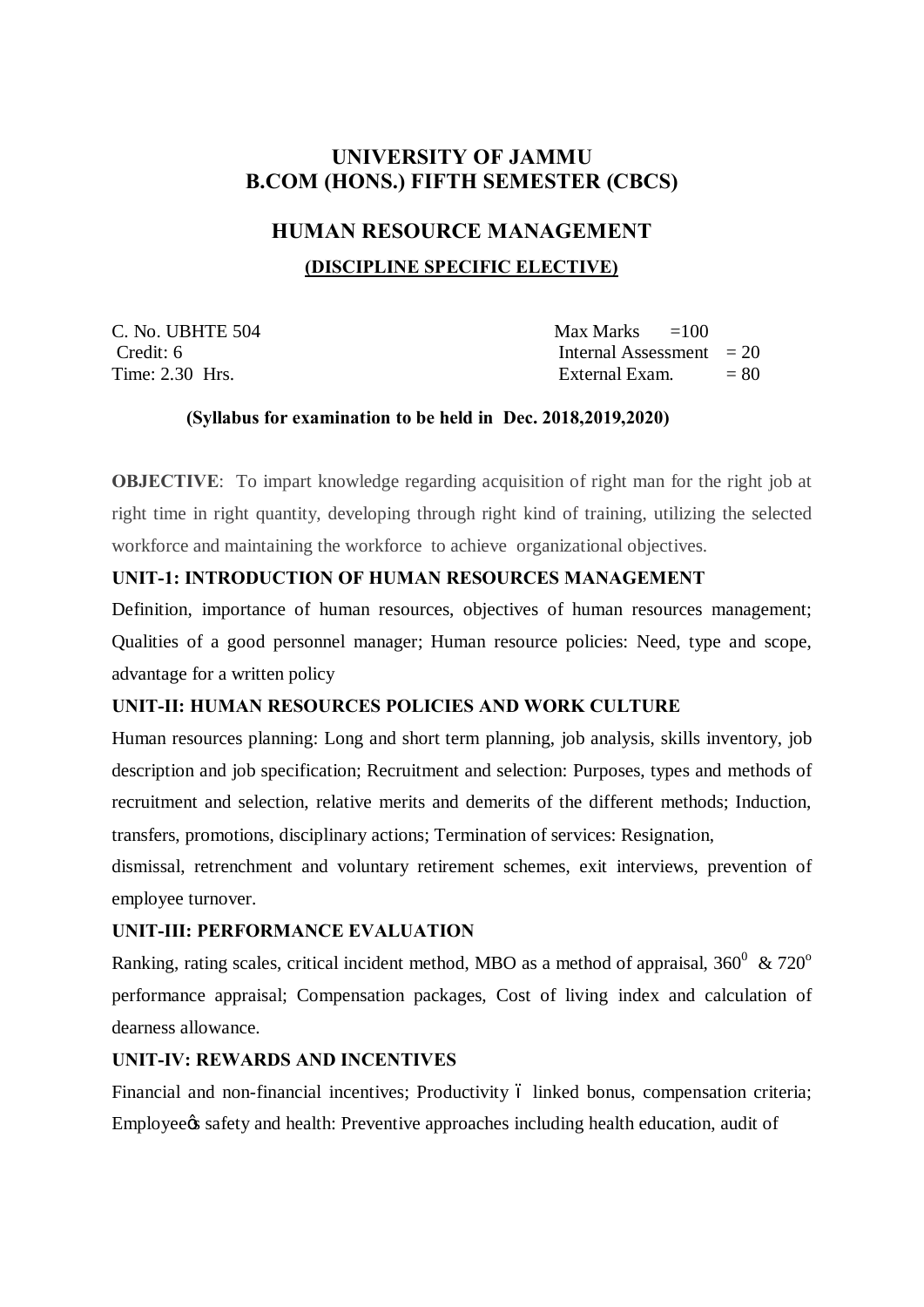safety programs and safety training; Work stress: Causes and consequences, stress management programs.

### **UNIT-V: MANAGING DIVERSITY**

An overview of the diversity challenge ;Relationship of valuing diversity to organizational

issues ( Conflict, empowerment, interpersonal relationship, leadership, team work) ; Skills

required for managing diversity & change ;Understanding the impact of cultural, gender and

other stereotypes; Managing the multicultural workforce

### **REFERENCES**

- 1. Luis R. Gomez , Mejia, David B. Balkin and Robert L. Cardy, Managing Human Resources, PHI.
- 2. Beardwell and Len Holder, Human Resource Management ,Macmillan India Ltd.,
- 3. Straus and Sayles, Managing Human Resources,Prentice Hall Inc
- 4. Graham H.T., & R. Bennet, Human Resources Management,Pitman, London, (1995).
- 5. Edwin Flippo, Principles of Personnel Management, McGraw Hill.
- 6. Douglas McGregor, the Human Side of Enterprise.
- 7. Hersey and Blanchard, Management of Organizational Behaviour, PHI.
- 8. Performance Appraisal- Theory and Practice, AIMA Vikas Management Series, New Delhi.
- 9. Dale S. Beach, Personnel,The Management of People at Work.
- 10. Blum M.L., Industrial Psychology and Social Functions.
- 11. C.B. Mammoria, Personnel Management,Himalayan Publishing Co., New Delhi.
- 12. M.C. Gehee, William and Thayer, Training in Business and Industry ,John Wiley and Sons, New York.
- 13. Decenzo/Robbins : Personnel / Human Resource Management, PHI
- 14. Pattanayak, Human Resource Management, PHI

### **NOTE FOR PAPER SETTER**

The external examination shall consist of three sections:

**Section A:** Five short questions selecting one from each unit will be set. Each question

carries three marks and answer to each question shall be of 70-80 words. All questions are compulsory.

**Section B**: Five medium answer questions, selecting one from each unit will be set. Each

question carries 7 marks and answer to each question shall be within 250-300 words. All questions are compulsory.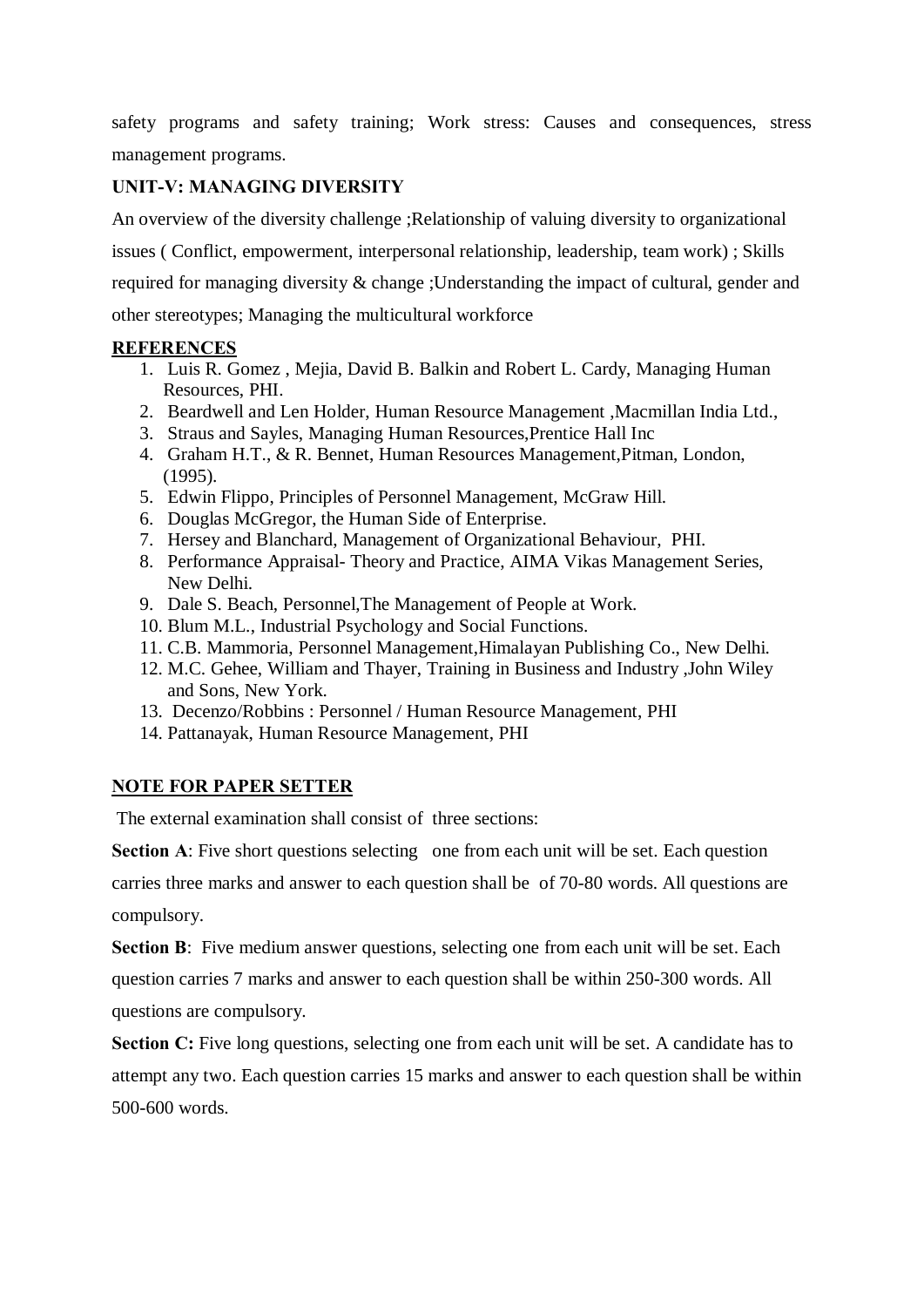# **UNIVERSITY OF JAMMU B.COM (HONS.) FIFTH SEMESTER (CBCS)**

# **BUSINESS COMMUNICATION FOR MANAGERS (DISCIPLINE SPECIFIC ELECTIVE)**

| C. No. UBHTE505 | Max Marks                  | $=100$ |
|-----------------|----------------------------|--------|
| Credit: 6       | Internal Assessment $= 20$ |        |
| Time: 2.30 Hrs. | External Exam.             | $= 80$ |

### **(Syllabus for examination to be held in Dec. 2018, 2019,2020)**

**OBJECTIVE:** The prime objective of the course is to exchange information internally and externally i.e. to deal within the organization and outside the organization.

#### **UNIT 1: INTRODUCTION TO MANAGERIAL COMMUNICATION**

Meaning, importance & objectives; Principles of communication, forms of communication, Communication process; Barriers of effective communication, Techniques of effective communication.

#### **UNIT-II: NONVERBAL COMMUNICATION**

Body language, gestures, postures, facial expressions, dress codes; The cross cultural dimensions of business communication; Listening & speaking, techniques of electing response, probing questions, observation; Business and social etiquettes; Introduction to managerial writing: Business letters,inquiries, circulars, quotations, orders, acknowledgments ,executions, complaints, claims & adjustments, collection letter, banking correspondence, agency correspondence, bad news and persuading letters, sales letters; Job application letters - Bio-data, covering letter, interview letters, letter of reference; Memos, minutes, circulars & notices.

#### **UNIT-III: MANAGERIAL SPEECHES**

Principles of effective speech  $\&$  presentations; Technical  $\&$  non-technical presentations; Speech of introduction , speech of thanks, occasional speech, theme speech; Use of audio visual aids ;Group communication: Importance; Meetings , group discussions, videoconferencing.

### **UNIT-IV: INTERVIEW TECHNIQUES**

Mastering the art of conducting and giving interviews; Placement interviews, discipline interviews, appraisal interviews, exit interviews; Reports: Types of business reports: Format,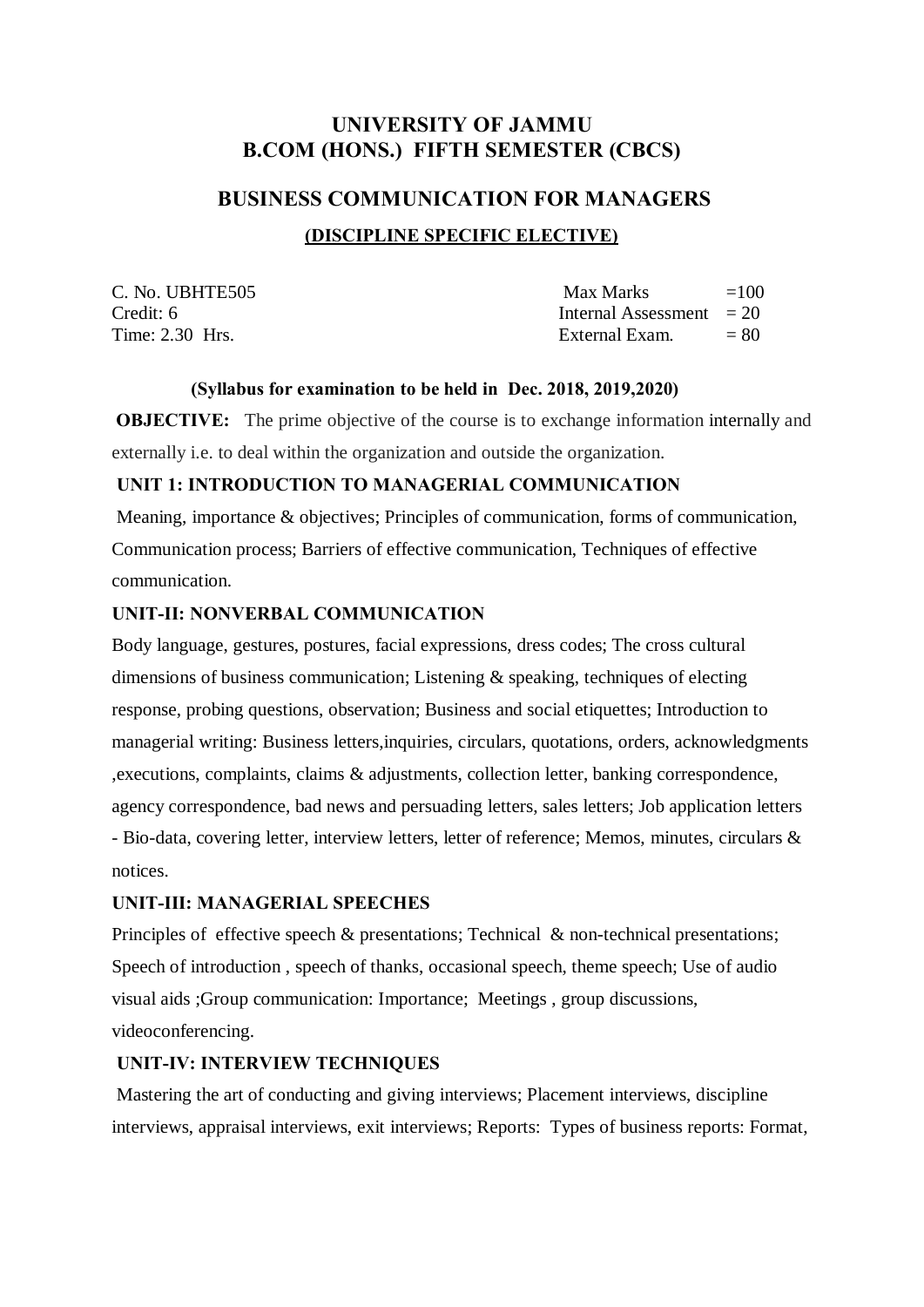choice of vocabulary, coherence and cohesion, paragraph writing, organization reports by individual, report by committee.

### **UNIT-V: MARKETING COMMUNICATION**

Concept and process of integrated marketing communications (IMC): Elements of IMC & developing respective communication campaign; Advertising:Classification of advertising, types, advertising campaigns; Sales promotion: Different types of sales promotion; Publicity: Types of publicity; Personal selling ; Direct marketing and direct response methods; Event management; Public relations: Types of PR; Media relations; Community relations; Industrial relations and Government relations; Employee relations (House journals / Newsletter).

# **BOOKS RECOMMENDED**

- 1. Lesikar, R.V. & Flatley, M.E. , Basic Business Communication Skills for Empowering the Internet Generation. Tata McGraw Hill Publishing Company Ltd. New Delhi.
- 2. Ludlow, R. & Panton, F. , The Essence of Effective Communications. Prentice Hall of India Pvt. Ltd.
- 3. Adair, J. , Effective Communication. Pan Macmillan.
- 4. Thill, J. V. & Bovee, G. L., Excellence in Business Communication. McGraw Hill, New York.
- 5. Integrated Marketing Communications, Kenneth Clown& Donald Bach
- 6. Advertising and Promotions, Belch & Belch, Tata McGraw Hill Integrated Marketing Communications, Duncon- TMH
- 7. Foundations of Advertising Theory & Practice,S.A.Chunawalla & K.C.Sethia-Himalaya Publishing

# **NOTE FOR PAPER SETTER**

The external examination shall consist of three sections:

**Section A:** Five short questions selecting one from each unit will be set. Each question

carries three marks and answer to each question shall be of 70-80 words. All questions are compulsory.

**Section B**: Five medium answer questions, selecting one from each unit will be set. Each question carries 7 marks and answer to each question shall be within 250-300 words. All questions are compulsory.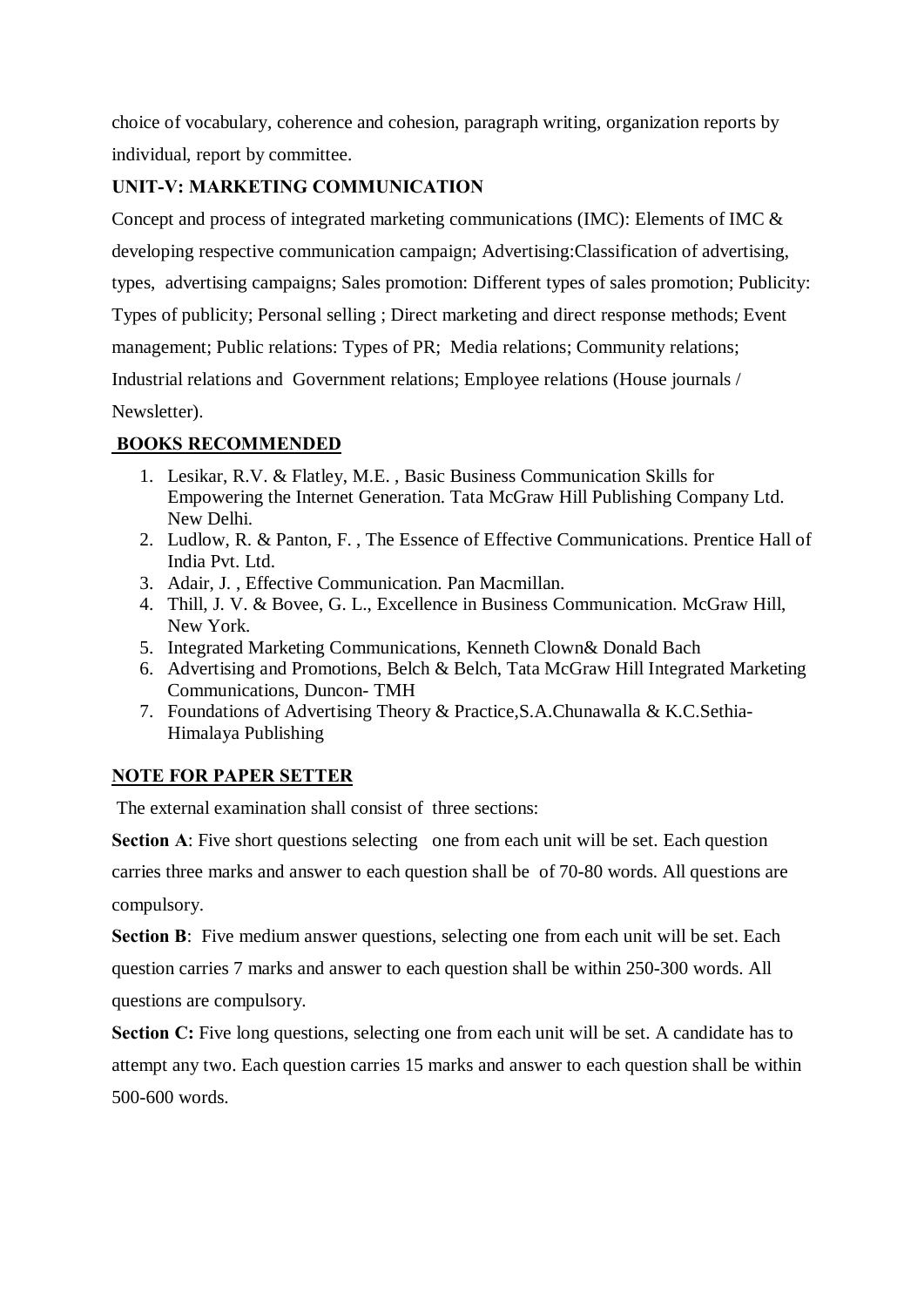# **UNIVERSITY OF JAMMU B.COM (HONS.) FIFTH SEMESTER (CBCS)**

### **MERCHANT BANKING AND FINANCIAL SERVICES**

### **(DISCIPLINE SPECIFIC ELECTIVE)**

| C. No. UBHTE506 |  |
|-----------------|--|
| Credit: 6       |  |
| Time: 2.30 Hrs. |  |

| C. No. UBHTE506 | Max Marks                  | $=100$ |
|-----------------|----------------------------|--------|
| Credit: 6       | Internal Assessment $= 20$ |        |
| Time: 2.30 Hrs. | External Exam.             | $= 80$ |

### **(Syllabus for examination to be held in Dec. 2018,2019,2020)**

**OBJECTIVE:** To impart knowledge about merchant banking and financial services management and their future.

### **UNIT-I MERCHANT BANKING**

Merchant banking in India : An overview; Management intermediaries, Merchant bankers/Lead managers, underwriters, bankers, brokers and registrar to an issue and share transfer agents; Debenture /Trustees ; Portfolio managers: Issue management activities/Procedures : Eligibility norms, pricing or issues ,promoters *o* contribution, issue of Indian Depository Receipts (IDR) , issue advertisement, issue of debt instruments, book building , Greenshoe option , initial public offer through stock exchange, online system; Preferential issues; Qualified institutional placement.

### **UNIT-II: FINANCIAL SERVICE INDUSTRY**

Emergence, developments; Fund based and non-fund based activities, modern activities, new financial products and services; Innovative financial instruments ; Challenges ahead.

### **UNIT-III: FACTORING AND FORFEITING**

Modus operandi, types, functions ; Factoring in India; Bills discounting; Real estate industry  $\acute{o}$  Housing finance, housing finance system, National Housing Bank, Refinance; Securitisation : Mortgage based securitization; Reverse Mortgage Loan (RML), Securitisation of standard assets.

### **UNIT-IV: MUTUAL FUNDS**

Origin, types of mutual funds, importance, mutual funds industry in India; SEBI $\alpha$  directives for mutual funds, private mutual funds ; Evaluation of performance of mutual funds ; Money market mutual funds -RBI guidelines ;Venture capital: Meaning, origin, importance, methods, India scenario.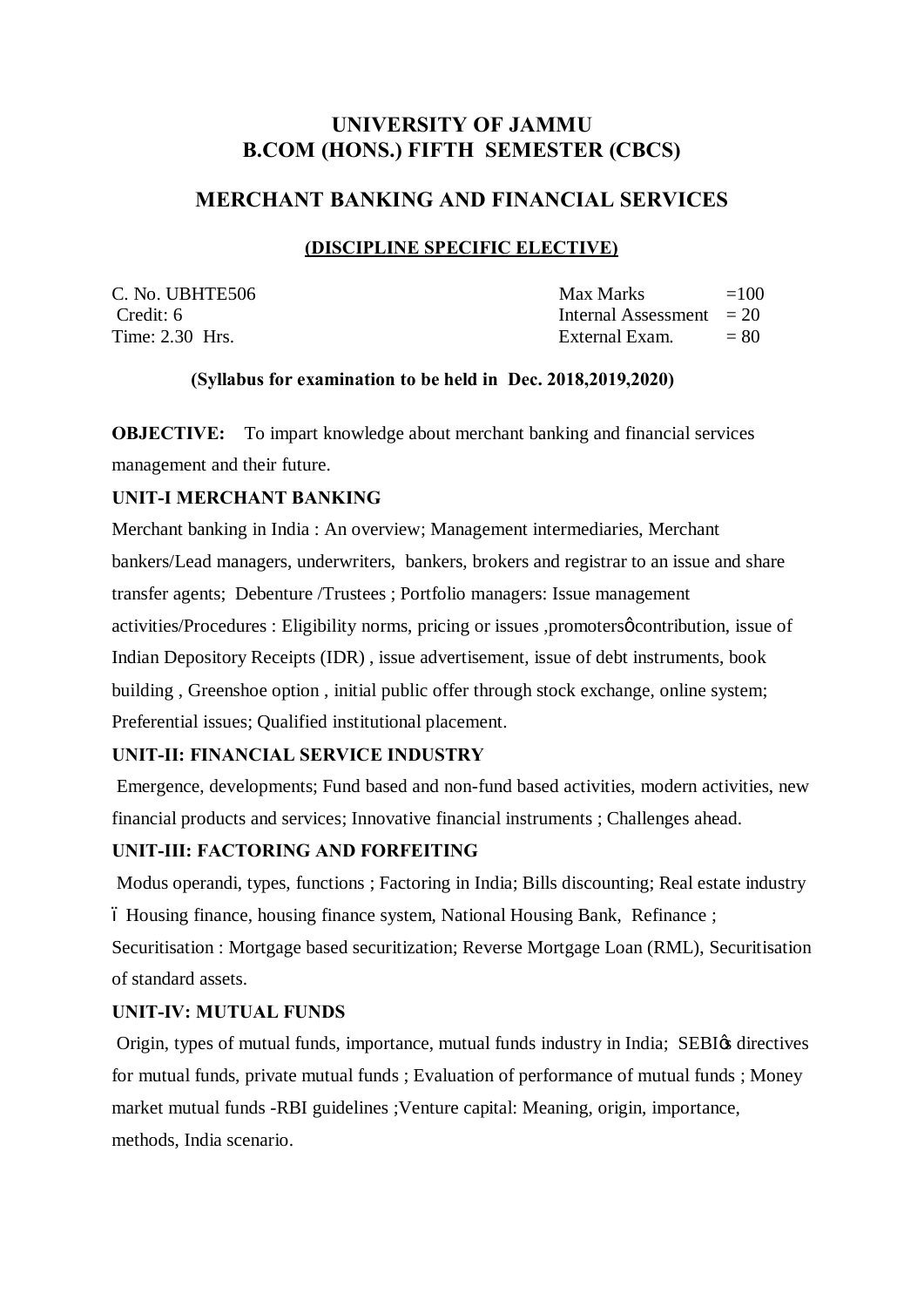### **UNIT-V: INSURANCE**

Meaning, types, insurance industry in India and related reforms; Other financial services - Credit cards, credit rating: Regulatory framework ,credit rating agencies,rating process and m- Rating symbols/Grades,pension plan.

### **REFERENCES**

- 1. Khan, M.Y.,Ffinancial Services, Tata McGraw Hill, New Delhi
- 2. Gurusamy, Merchant Banking And Financial Services, Tata McGraw Hill, New Delhi
- 3. J.C. Verma, A. Manual of Merchant Banking, Bharathi Publishing House, New Delhi
- 4. K. Sekhar, Guide to SEBI Guidelines ó Capital Issues, Debentures and Listing, Bharat Publishing House, New Delhi.
- 5. K. Sriram, Handbook of Leasing, Hire Purchase and Factoring, ICFAI, Hyderabad,
- 6. Vinod Kothari, Lease Financing and Hire Purchase including Consumer Credit, Wadheva and Co., Pvt., Ltd., Nagpur.

### **NOTE FOR PAPER SETTER**

The external examination shall consist of three sections:

**Section A:** Five short questions selecting one from each unit will be set. Each question carries three marks and answer to each question shall be of 70-80 words. All questions are compulsory.

**Section B**: Five medium answer questions, selecting one from each unit will be set. Each question carries 7 marks and answer to each question shall be within 250-300 words. All questions are compulsory.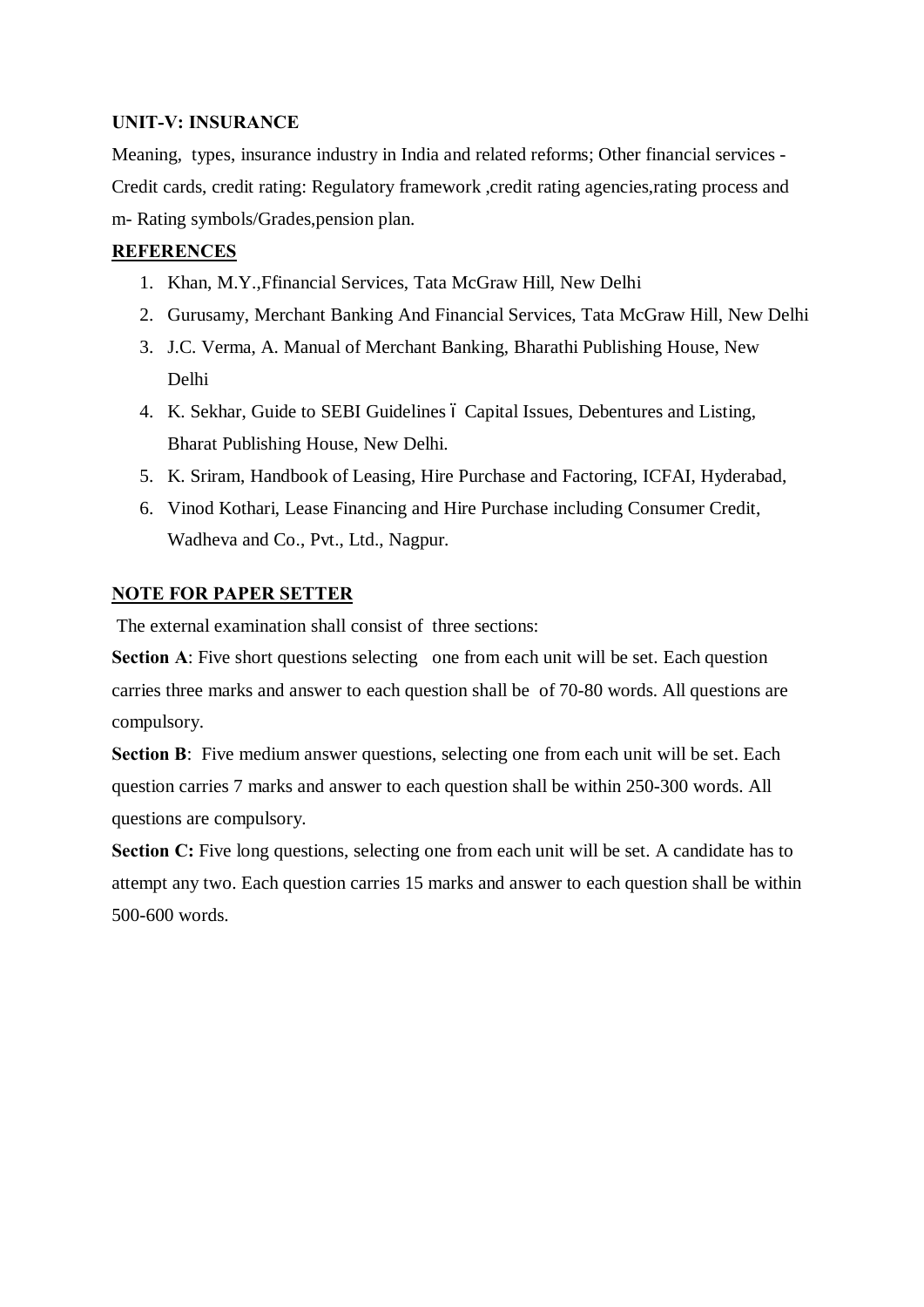# **UNIVERSITY OF JAMMU B.COM. (HONS.) FIFTH SEMESTER (CBCS)**

### **SECURITY ANALYSIS AND PORTFOLIO MANAGEMENT**

### **(DISCIPLINE SPECIFIC ELECTIVES)**

 $C.N0.UBHTE507$  Max Marks  $= 100$ Credit: 6 Internal Assessment = 20<br>
Time: 2.30 hrs External Exam. = 80 External Exam.  $= 80$ 

### **(Syllabus for examination to be held in Dec. 2018, 2019, 2020**

**OBJECTIVE:** To equip the students with advanced analytical tools, models and financial theory necessary for making sound investment decisions.

### **UNIT-I: INTRODUCTION**

The role of security markets in economy; The organisation and mechanics of Indian security markets; Classification of securities and their characteristics; Objective of the security analysis

### **UNIT-II: SECURITY MARKETS**

Functions of an organised security market ; Mechanics of security trading ; Various types of security markets and their functions - Stock Exchanges, Depository system; Role of SEBI with regard to secondary markets

### **UNIT-III: PLAYERS IN PRIMARY AND SECONDARY MARKETS**

The role and functions of various players and agencies in primary and secondary markets; Investor protection in primary and secondary market; Risk and return : Meaning, risk-return relationship, Utility theory, CAPM , APT , Multi-factor models

### **UNIT IV: PORTFOLIO THEORY**

Portfolio criteria: Efficient set ,utility theory ; Portfolio selection and diversification ;Concept & components of fundamental and technical analysis.

### **UNIT-V: PORTFOLIO MANAGEMENT**

Meaning, objectives, size of portfolio; Selection basis and readjustment; Timings of disinvestment ; Risk and investor preference; SEBI guidelines for portfolio managers.

### **REFERENCES**

- 1. Prasanna Chandra, Investment Analysis and Portfolio Management, Tata McGraw Hill Education Pvt. Ltd. , New Delhi
- 2. Punithavathy Pandian, Security Analysis and Portfolio Management, Vikas Publishing House Pvt. Ltd, New Delhi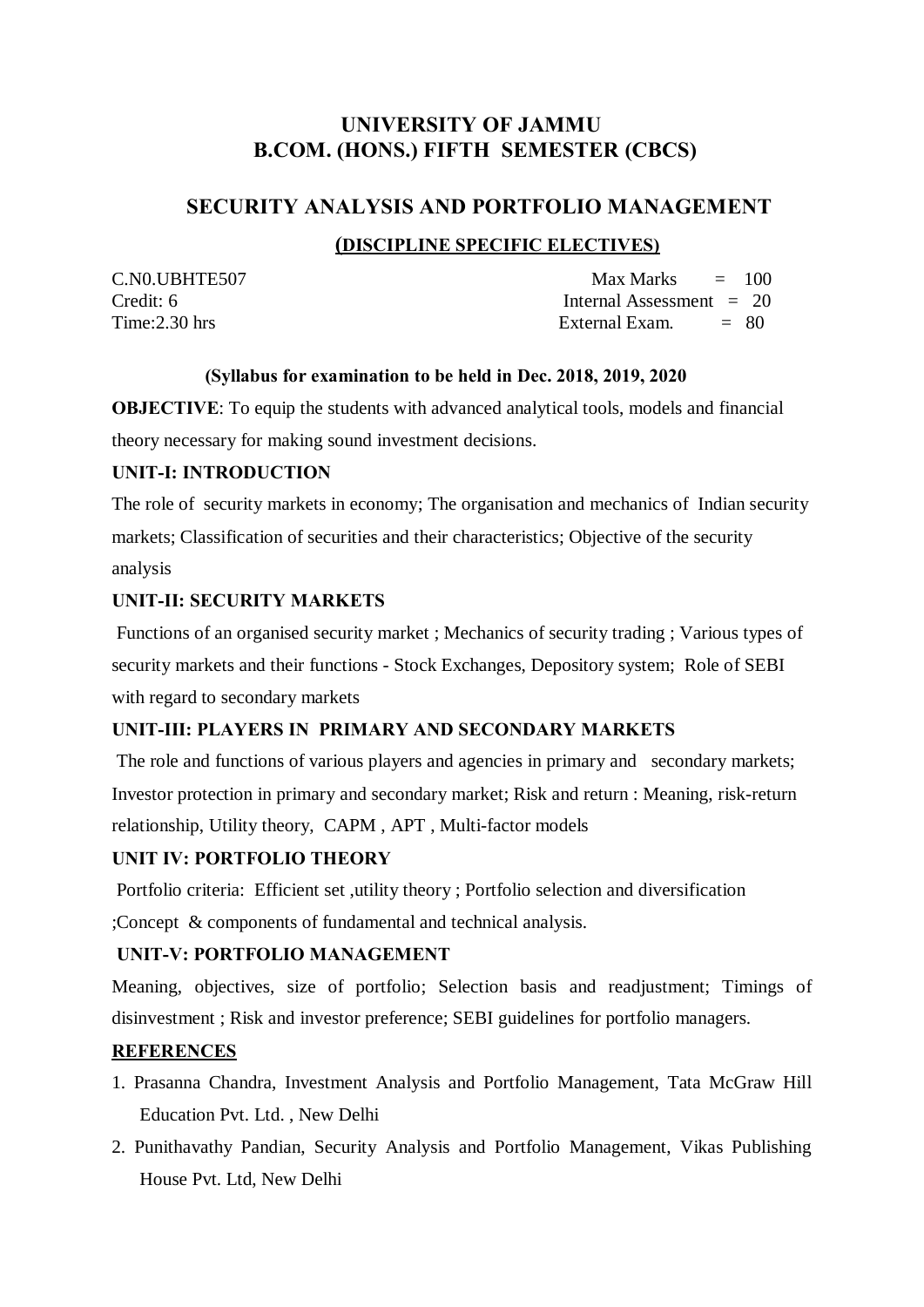- 3. Donald E.Fischer & Ronald J. Jordan, Security Analysis and Portfolio Management, Prentice Hall of India Pvt. Ltd, New Delhi
- 4. V.A. Avadhani,Security Analysis and Portfolio Management, Himalaya Publishing House, New Delhi.
- 5. Reilly, Investment Analysis and Portfolio Management, Thompson Publication
- 6. Shashi K. Gupta and Rosy Joshi, Security Analysis and Portfolio Management (Investment Management), Kalyani Publishers, New Delhi.

### **NOTE FOR PAPER SETTER**

The external examination shall consist of three sections:

**Section A:** Five short questions selecting one from each unit will be set. Each question carries three marks and answer to each question shall be of 70-80 words. All questions are compulsory.

**Section B**: Five medium answer questions, selecting one from each unit will be set. Each question carries 7 marks and answer to each question shall be within 250-300 words. All questions are compulsory.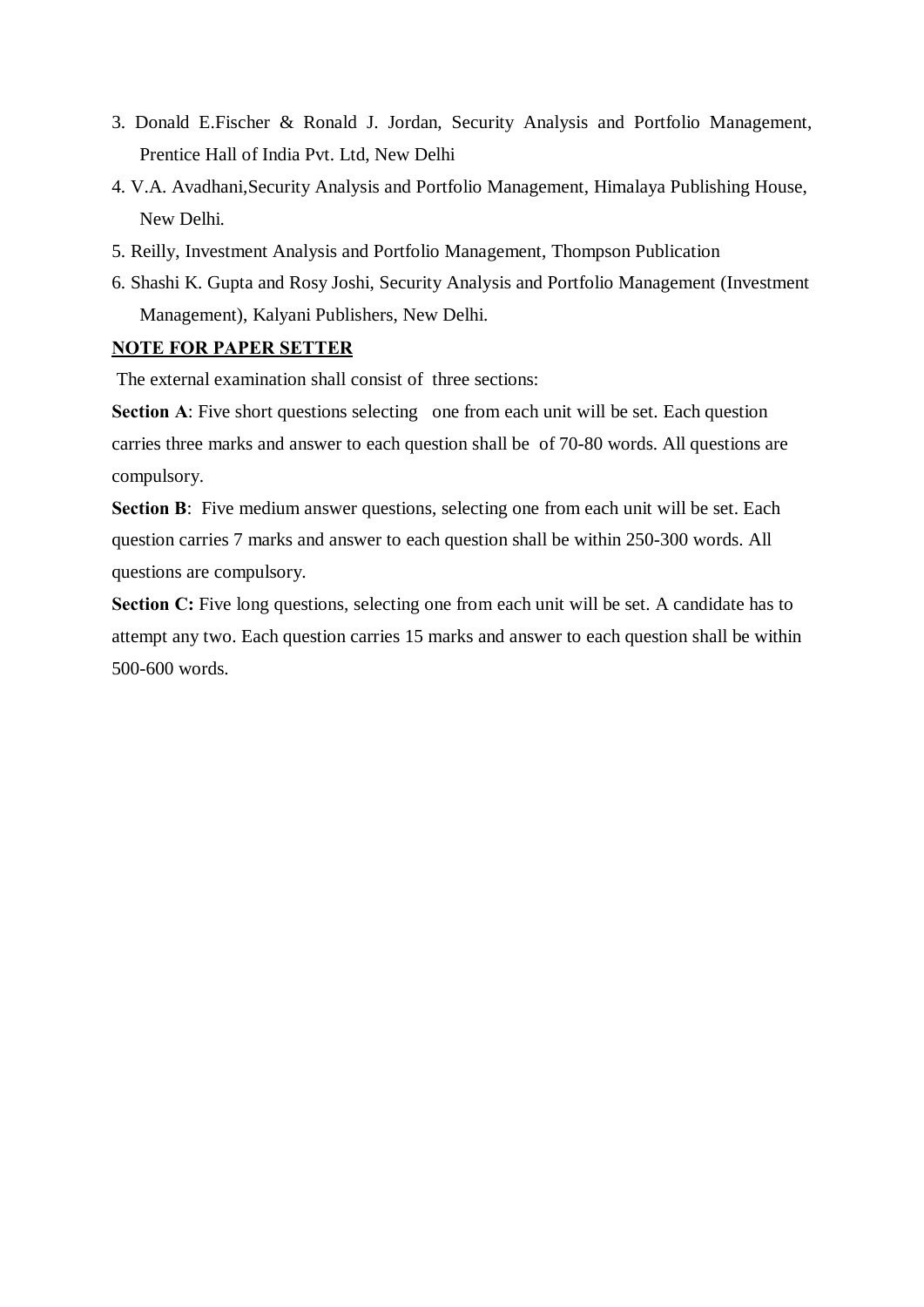# **UNIVERSITY OF JAMMU B.COM (HONS.) FIFTH SEMESTER (CBCS)**

### **INTERNATIONAL FINANCIAL SYSTEM**

### **( DISCIPLINE SPECIFIC ELECTIVE)**

 $C.N0. UBHTE508$  Max Marks  $= 100$ Credit: 6 Internal Assessment = 20  $Time: 2.30 \text{ hrs}$   $= 80$ 

### **(Syllabus for examination to be held in Dec. 2018, 2019, 2020**

**OBJECTIVE** The objective of this course is to provide the students an overview of the international financial system and how multinational corporations operate.

#### **UNIT -I :FUNDAMENTALS OF FOREIGN EXCHANGE**

Need for foreign exchange, definitions, international trade and foreign exchange, gains from international trade; International finance : Gains from international capital flow;Globalization of markets.

### **UNIT- II: EXCHANGE RATE MECHANISM**

Types of exchange rates, factors affecting exchange rates and forward rates, types of quotation, rules for quoting exchange rate regime in India;Evolution, development and present status, theories of exchange rate determination, exchange rate forecasting.

### **UNIT- III: INTERNATIONAL MONETARY SYSTEM**

Gold standard ; Bretton Wood System and subsequent international monetary developments ; Floating rate regime; Role and functions of international monetary fund and World Bank; European monetary system and Euro; Balance of payment: India<sub>n</sub> balance of payment position ; Elements of open economy; Capital and current account convertibility, Fundamental parity relations ;Purchasing power parity covered and uncovered ; Interest rate parity ; International Fisher Effect.

### **UNIT- IV: INTERNATIONAL FINANCIAL MARKETS**

Classification of markets; Borrowing and investing in international financial markets; Instruments and institutions; Foreign exchange market in India: Evolution and development; Major centres; Classification; Interbank and customer markets; Regulatory and supervisory framework: Role of RBI , FEDAI - FEMA and Exchange Control Regulations.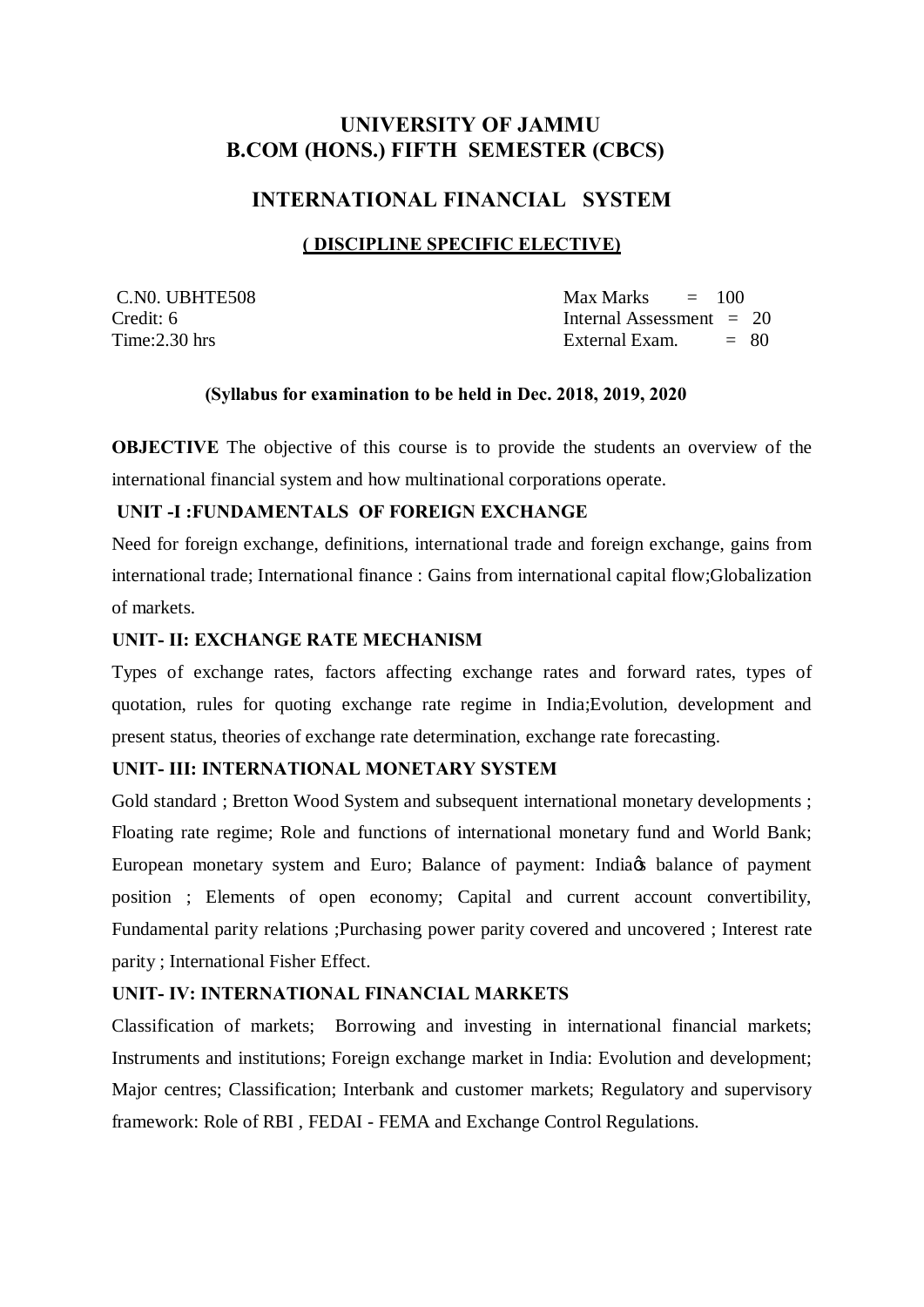### **UNIT- V: FOREIGN EXCHANGE RISK MANAGEMENT**

Defining and measuring risk and exposure; Types of exposures; Accounting of foreign exchange transactions; Hedging, arbitrage and cover operations; Hedging with foreign exchange contracts - Booking, early delivery, extension and cancellation of forward contracts ; Inter bank dealings : Swaps and cover operations; Forex and money market operations; Currency and funds position; Foreign exchange dealings and risk management :Risk control and risk management system; Hedging with derivatives; FRAs swaps, futures and options.

### **REFERENCES**

1. Levi, Maurice. D., International Finance,McGraw Hill.

- 2. Apte, P. G. ,International Financial Management, Tata McGraw Hill.
- 3. Pilbeam, Keith, International Finance,McMillan Press.
- 4. Madura, Jeff. International Financial Management, Thompson.

### **NOTE FOR PAPER SETTER**

The external examination shall consist of three sections:

**Section A:** Five short questions selecting one from each unit will be set. Each question carries three marks and answer to each question shall be of 70-80 words. All questions are compulsory.

**Section B:** Five medium answer questions, selecting one from each unit will be set. Each question carries 7 marks and answer to each question shall be within 250-300 words. All questions are compulsory.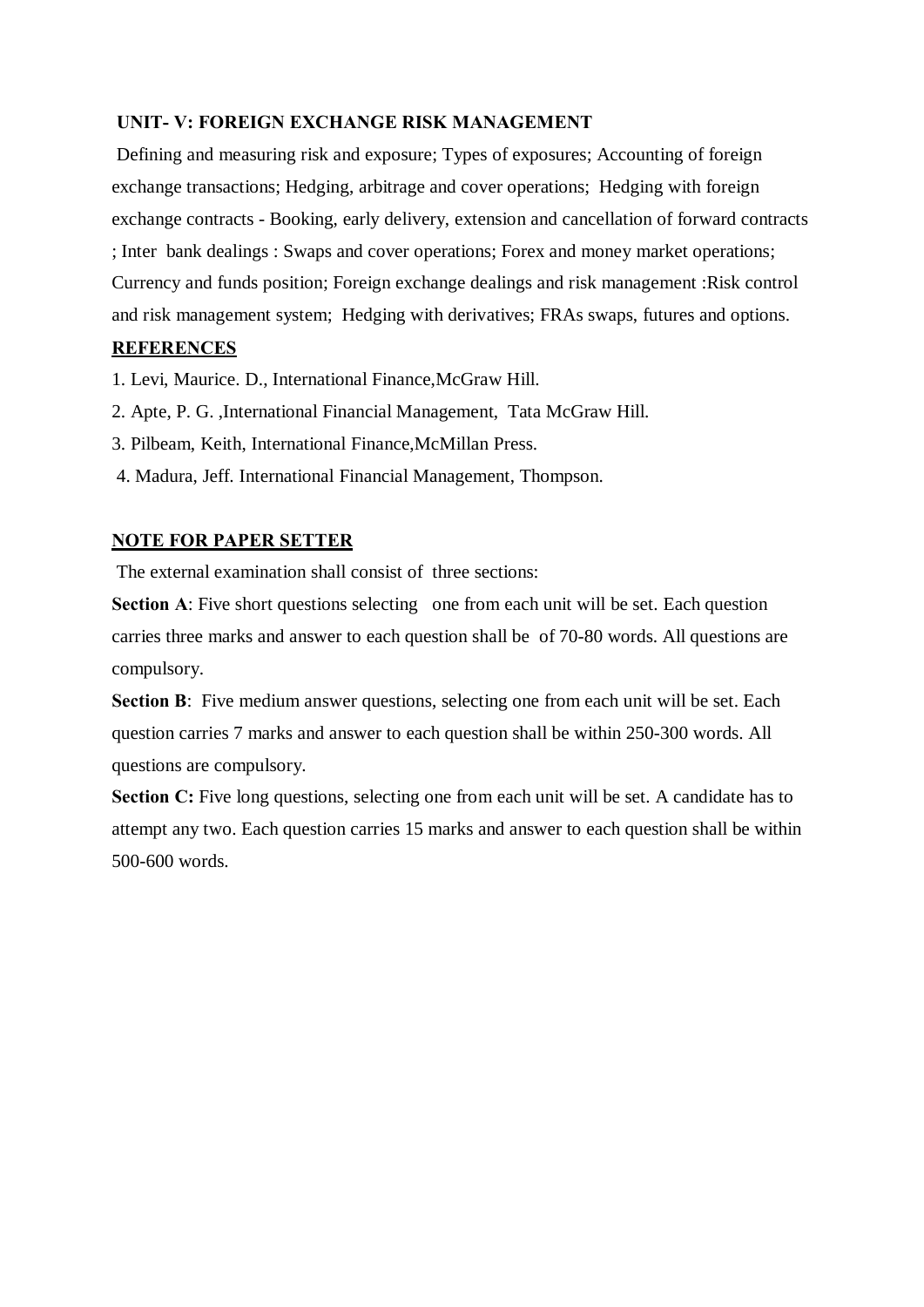# **UNIVERSITY OF JAMMU**

# **B.COM (HONS.) SIXTH SEMESTER (CBCS)**

# **SCHEME OF COURSES UNDER CHOICE BASED CREDIT SYSTEM**

| Course                                | Course   | <b>UGC</b>        | <b>Credit</b> | <b>Total</b> | <b>Total</b> |
|---------------------------------------|----------|-------------------|---------------|--------------|--------------|
|                                       | number   | classification    |               |              | credit       |
|                                       |          |                   |               |              |              |
| <b>Management Accounting</b>          | UBHTC601 | $\overline{C-13}$ | $4 + 2$       | 6            |              |
| Auditing-II                           | UBHTC602 | $C-14$            | $4 + 2$       | 6            |              |
| Any One of the following              |          |                   |               |              |              |
| Group-1                               |          | DSE-3             |               |              |              |
| ❖ Financial Reporting                 | UBHTE603 |                   | 6             | 6            |              |
| ❖ Marketing                           |          |                   |               |              |              |
| Management                            | UBHTE604 |                   |               |              |              |
| Money and Capital<br>❖                |          |                   |               |              |              |
| Market                                | UBHTE605 |                   |               |              | 24           |
| Group-11                              |          | DSE-4             |               |              |              |
| <b>Business Ethics</b><br>❖           |          |                   |               |              |              |
| and Corporate                         |          |                   | 6             | 6            |              |
| Governance                            | UBHTE606 |                   |               |              |              |
| Quality<br>❖                          |          |                   |               |              |              |
| Management                            | UBHTE607 |                   |               |              |              |
| <b>International Trade</b><br>$\cdot$ |          |                   |               |              |              |
| Finance                               | UBHTE608 |                   |               |              |              |
|                                       |          |                   |               |              |              |
| <b>Total credits</b>                  |          |                   |               |              | 24           |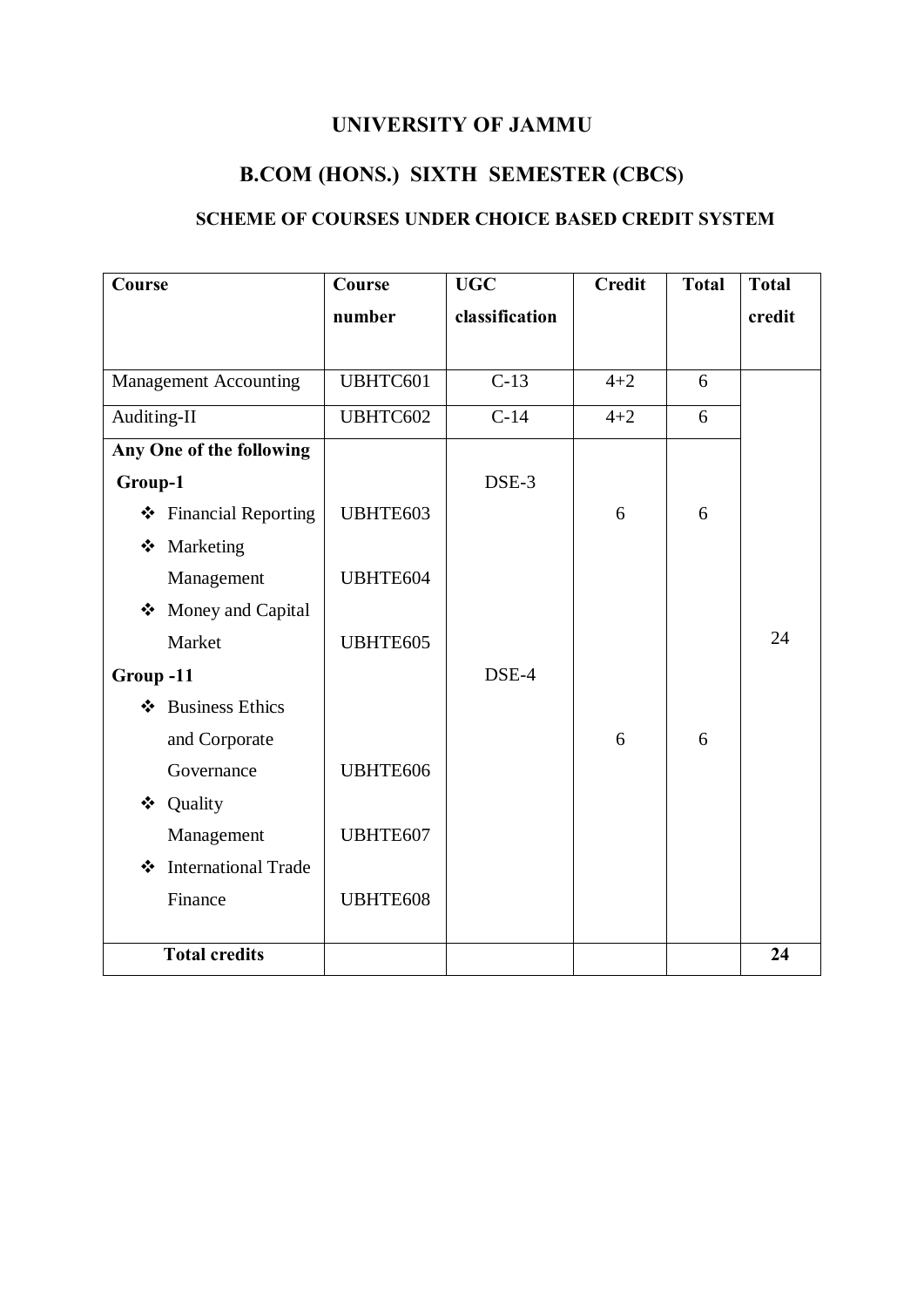# **UNIVERSITY OF JAMMU B.COM (HONS.) SIXTH SEMESTER (CBCS)**

# **MANAGEMENT ACCOUNTING**

### **(CORE COURSE)**

| C. No.: UBHTC601 | Max Marks                  | $=100$ |
|------------------|----------------------------|--------|
| Credit: 6        | Internal Assessment $= 20$ |        |
| Time: 2.30 Hrs.  | External Exam.             | $= 80$ |

### **(Syllabus for examination to be held in May 2019, 2020, 2021)**

**OBJECTIVE:** To impart knowledge about the use of financial, cost and other data for the purpose of managerial planning control and decision making.

### **UNIT-I: INTRODUCTION**

**Theory:** Meaning, objectives, nature and scope of managerial accounting; Difference between cost accounting and managerial accounting, financial accounting and managerial accounting; Analysis of financial statement using accounting ratios including short term and long term solvency ratios, profitability ratios and efficiency ratios.

### **UNIT-II : CASH FLOW STATEMENT**

Cash flow and fund flow statement as a tool of financial analysis; Difference between fund flow and cash flow statement; Concept of cash and cash equivalent.

**Numerical:** Computation of cash from operating activities; Cash from investing activities and cash from financing activities; Preparation of cash flow statement as per latest guidelines.

### **UNIT-III : MARGINAL COSTING**

Concept of marginal costing, characteristics of marginal costing, assumptions of marginal costing; Absorption Vs variable costing; Brief introduction to various terms like break even analysis, margin of safety, angle of incidence, cost volume profit analysis, make or buy decision.

**Numerical:** Preparation of CVP statement, computation of break even point, margin of safety, angle of incidence under difference conditions, graphic presentation of break even point.

### **UNIT-IV: STANDARD COSTING**

**Theory:** Meaning and purpose of standard costing, advantages and limitations; Various types of material variances, labour variances and overhead variances.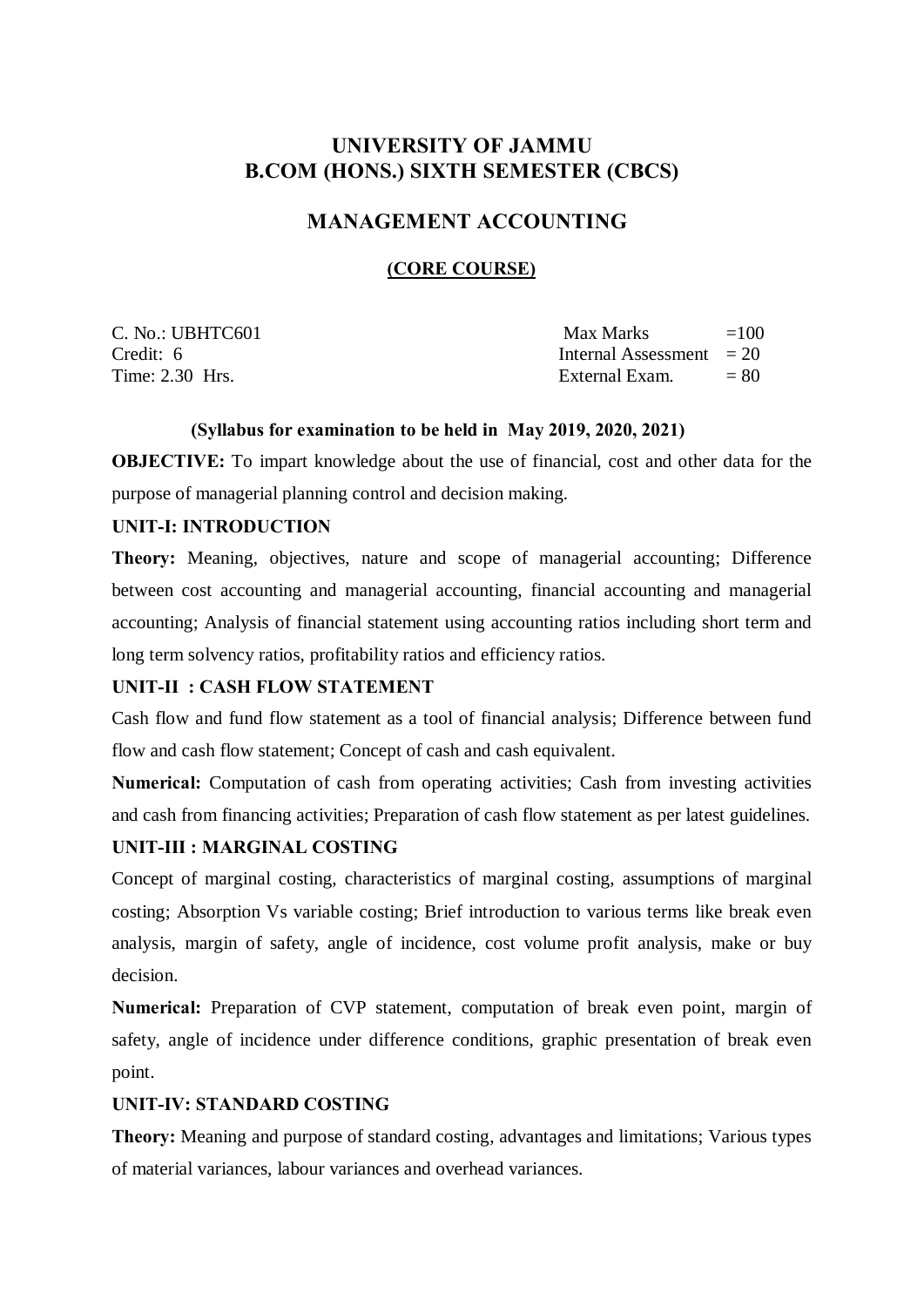**Numerical:** Computation of material cost variances (MCV), material price variance, material usage variance, material yield variance, material mix variance etc.

**Labour Variance:** Labour cost variance, idle time variance, labour rate variance, Gang composition variance , labour efficiency variance etc.

### **UNIT-V:BUDGETARY CONTROL**

Concepts and objectives of budgetary control; Merits and demerits of budgetary control;

Fixed and flexible budget; Cash budget and master budget, Zero based budgeting

**Numerical:** Preparation of fixed and flexible budgets, production and cost of production budget, material purchase budget, cash budget

### **BOOKS RECOMMENDED**

- 1. Jawahar Lal, Cost Accounting, Tata McGraw Hill New Delhi
- 2. B.M. Lall Nigam and I.C. Jain, Cost Accounting, Principles, Methods and Techniques, PHI Pvt. Ltd, New Delhi
- 3. Bhabator, Banerjee, Cost Accounting óTheory and Practice, PHI Pvt. Ltd, New Delhi.
- 4. H. V. Jhamb, H. V. Jhamb, Fundamentals of Cost Accounting, Ane Books Pvt Ltd, New Delhi
- 5. M. N. Arora, Cost Accounting ó Principles and Practice, Vikas Publishing House, New Delhi.
- 6. M.C. Shukla, T.S. Grewal and M P. Gupta, Cost Accounting: Text and Problems, S. Chand & Co. Ltd., New Delhi
- 7. S.P. Jain and K. L. Narang, Cost Accounting, Principles and Methods, Kalyani Publishers, Jalandhar
- 8. : S. N. Maheshwari & S.N. Mittal, Cost Accounting, Theory and Problems, Shri Mahabir Book Depot, New Delhi

 *One question from each unit must be numerical in nature*

### **NOTE FOR PAPER SETTER**

The external examination shall consist of three sections:

**Section A:** Five short questions selecting one from each unit will be set. Each question carries three marks and answer to each question shall be of 70-80 words. All questions are compulsory.

**Section B**: Five medium answer questions, selecting one from each unit will be set. Each question carries 7 marks and answer to each question shall be within 250-300 words. All questions are compulsory.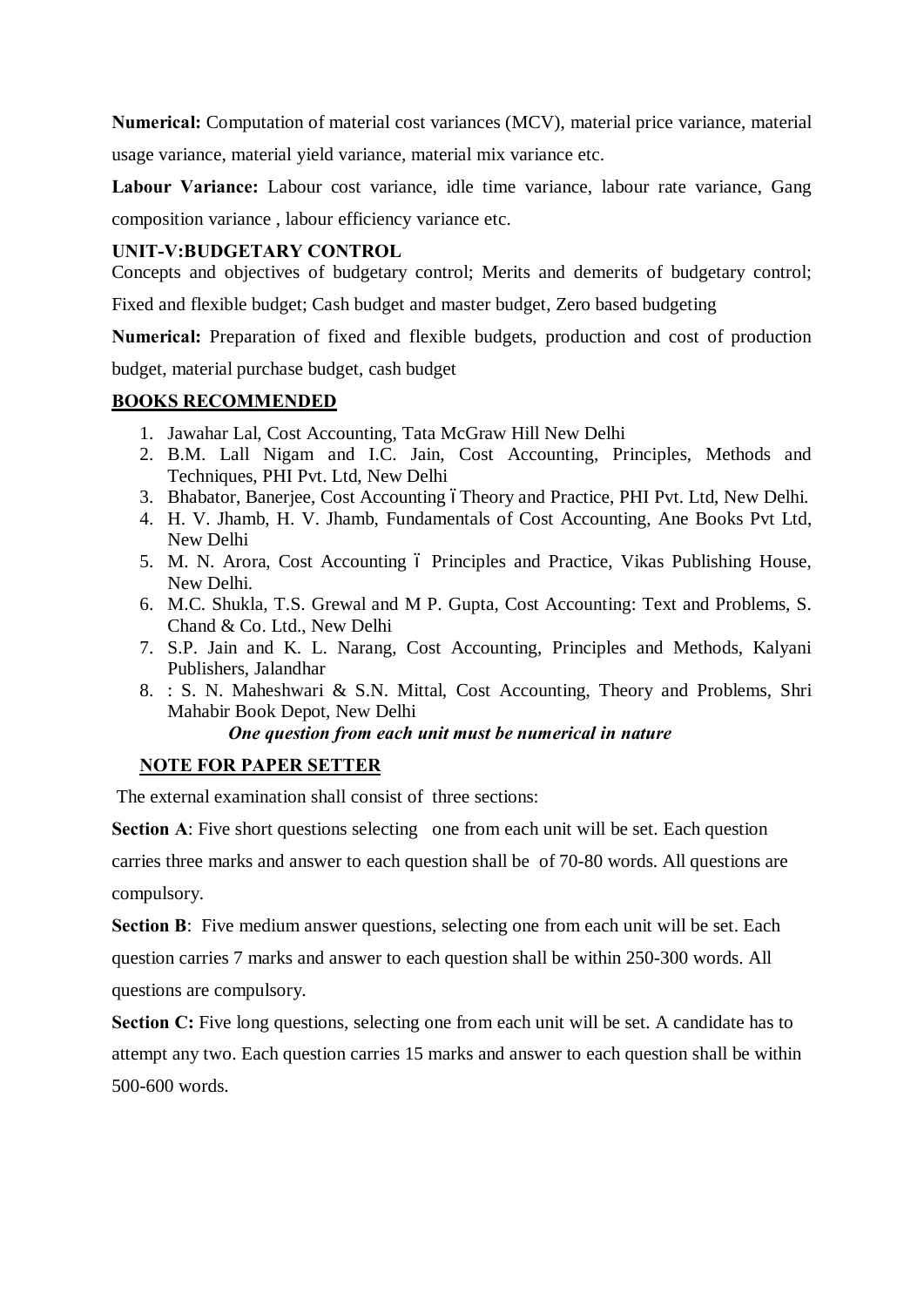# **UNIVERSITY OF JAMMU B.COM. (HONS.) SIXTH SEMESTER (CBCS)**

### **AUDITING -1I (CORE COURSE)**

 $\text{C.No. UBHTC602}$   $\text{Max. Marks} = 100$  Credit: 6 Internal Assessment = 20 Time:  $2.30$  Hrs.  $\qquad \qquad$  External Exam.  $= 80$ 

### **(Syllabus for examination to be held in May 2019, 2020, 2021)**

**OBJECTIVES:** To impart knowledge about audit of different types of institutions, investigation and other contemporary issues related to audit and auditing

#### **UNIT-1: COMPANY AUDIT**

Company auditor: Qualification, disqualification, appointment, removal, remuneration of auditors; Audit ceiling-Status, power, duties and liabilities of auditors; Branch audit-Joint audit & special audit; Maintenance of books of account; Related party disclosures; Segment reporting; Divisible profit, dividend and depreciation (Companies Act, Standards on Accounting, Legal decisions and Auditor<sub>®</sub> responsibility)

### **UNIT II: AUDIT REPORT AND CERTIFICATE**

Definition, distinction between report and certificate; Types of reports (Clean, Qualified, Disclaimer, Negative and Piecemeal); Contents of audit report(As per Companies Act and Standards on auditing);True and fair view (Concept and Guiding Factors)- Materiality(Concepts and Relevance); Limited review- Disclosures; Certificate on corporate governance- Cash flow statement reporting.

#### **UNIT III: AUDIT OF DIFFERENT INSTITUTIONS**

Banks- Legislation relevant to audit of banks, approach to bank audit, internal control evaluation, non-performance assets( Concept & provisions), long form audit report; Insurance companies- Legislation relevant to audit of insurance companies( Life and General Insurance), review of internal control, audit report( Matters as per IRDA);Educational institutions and hospital; Features and basic principles of Government audit-Local bodies and Non- profit seeking organizations( including NGOs); Comptroller and Auditor General and its constitutional role.

#### **UNIT IV: INVESTIGATION**

Meaning, purpose, distinction between investigation and auditing approach to investigation; Types of investigations; Assessing a business ( Due diligence review, valuation);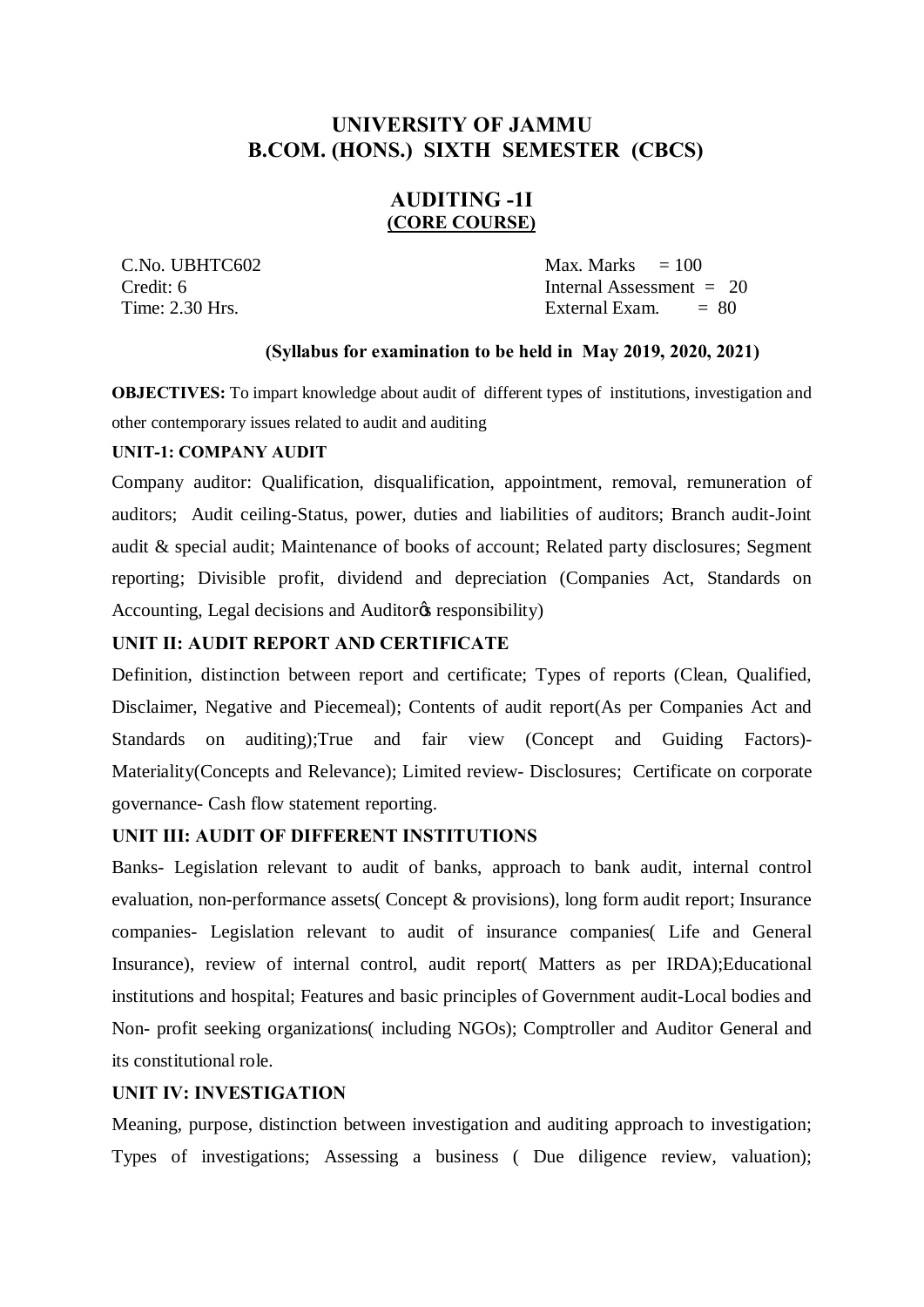Investigations to detect fraud, misappropriations and defalcations- Investigations with respect to business combinations.

### **UNIT V: OTHER THRUST AREAS**

Cost audit- Concepts, objectives, advantages, relevant provisions of Comp. Act.; Management audit- Tax audit, systems audit, social audit, environment audit, energy audit, forensic audit, peer review ( Concepts, objectives and regulatory requirements); Ethics in auditing 6 Auditor<sub>®</sub> independence; Auditing in CIS environment

### **SUGGESTED READINGS**

- 1. Gupta, Kamal, Contemporary Auditing, TMH
- 2. Tandon, B.N., Principles of Auditing, S. Chand & Co.
- 3. Sharma, T.R., Auditing Principles & Problems, Sahitya Bhavan, Agra
- 4. Spicer & Pegler, Practical Auditing
- 5. Woolf, Emile, Auditing Today
- 6. Basu, Sanjib Kumar, Fundamentals of Auditing, Pearson

### **NOTE FOR PAPER SETTER**

The external examination shall consist of three sections:

**Section A:** Five short questions selecting one from each unit will be set. Each question carries three marks and answer to each question shall be of 70-80 words. All questions are compulsory.

**Section B**: Five medium answer questions, selecting one from each unit will be set. Each question carries 7 marks and answer to each question shall be within 250-300 words. All questions are compulsory.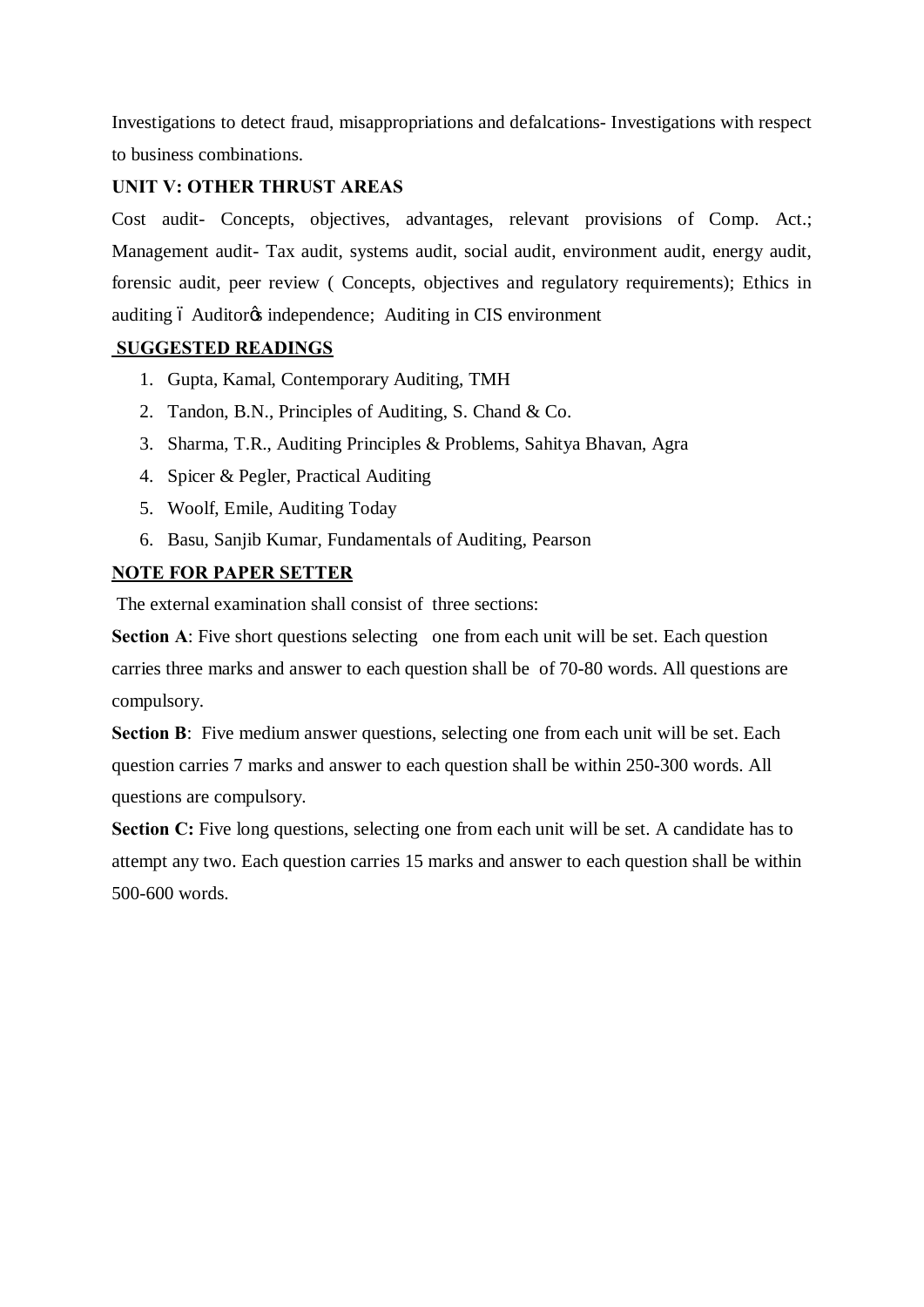# **UNIVERSITY OF JAMMU B.COM. (HONS.) SIXTH SEMESTER (CBCS)**

### **FINANCIAL REPORTING**

#### **(DISCIPLINE SPECIFIC ELECTIVE)**

 $\text{C.No. } \text{UBHTE603}$   $\text{Max. } \text{Marks}$   $= 100$ Credit: 6 Internal Assessment = 20 Time:  $2.30$  Hrs.  $\qquad \qquad$  External Exam.  $= 80$ 

#### **(Syllabus for examination to be held in May 2019, 2020, 2021)**

**OBJECTIVE**: The course is designed to allow student to gain ability to analyze financial statements including consolidated financial statements of group companies and financial reports of various types of entities.

**UNIT -1:** An overview of International Accounting Standards (IAS)/International Financial Reporting Standards (IFRS), Interpretations by International Financial Reporting Interpretation Committee (IFRIC), significant difference vis-à-vis Indian Accounting Standards. Understanding of US GAAP, applications of IFRS and US GAAP

**UNIT-II**: Corporate Financial Reporting: Issues and problems with special reference to published financial statements; Accounting for corporate restructuring (including intercompany holdings); Consolidated financial statements of group companies: Concept of a group, purposes of consolidated financial statements, minority interest, goodwill

**UNIT-III:** Consolidation procedures: Minority interests, goodwill, Treatment of pre acquisition and post-acquisition profit; Consolidation with two or more subsidiaries, consolidation with foreign subsidiaries

**UNIT –IV:** Consolidated profit and loss account, balance sheet and cash flow statement; Treatment of investment in associates in consolidated financial statements; Treatment of investments in joint ventures in consolidated financial statements.

**UNIT -V**: Financial reporting by mutual funds; Non-banking finance companies; Merchant bankers; Stock and commodity market intermediaries; Developments in financial reporting - Value added statement, Economic value added, Market value added, Shareholdersø value added, Human resource reporting, Hedge accounting and Inflation accounting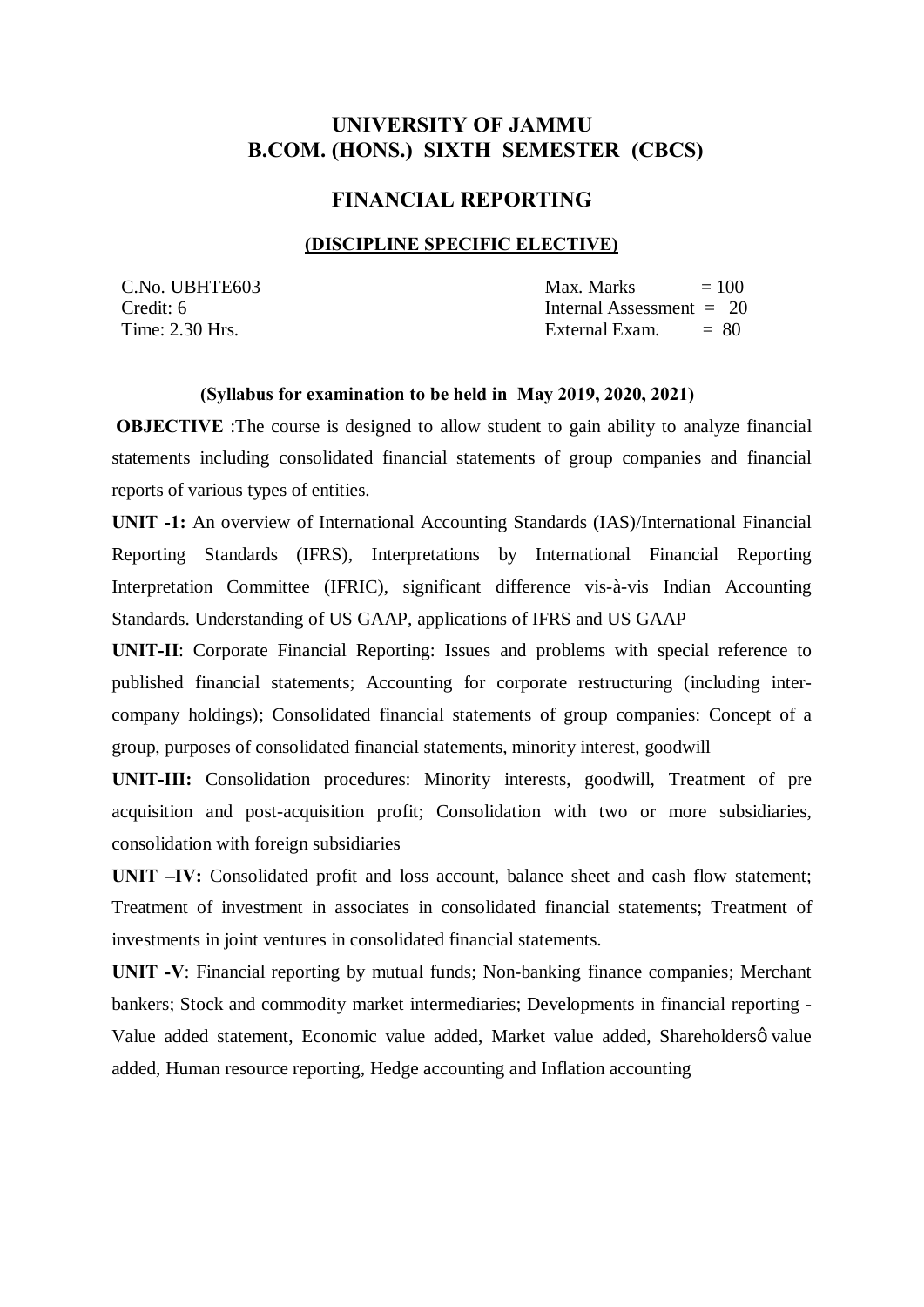### **SUGGESTED READINGS**

- 1. Bodie, Z., Kane, A., & Marcus, A. J. (2008), Investments (8th ed.). New Delhi: McGraw-Hill/Irwin.
- 2. Damodaran, A. (2006), Security Analysis for Investment and Corporate Finance (2nd ed.). New York: Wiley and Sons.
- 3. Frederick D. S. Choi & Gary K. Meek (2005), International Accounting. New Delhi: Pearson Education.
- 4. Palepu, K. G., Healy, P. M., & Bernard, V. L (2007), Business Analysis and Valuation using Financial Statements (10th ed.),USA: South Western Publishing.
- 5. Radebaugh, L. H. & Gray, S. J. (2002), International Accounting and Multinational Enterprises, John Wiley & Sons.
- 6. Rappaport, A., & Mauboussin, M. J. (2001), Expectations Investing. HBS Press.
- 7. Revsine, L., Collins, D. W., & Johnson, W. B. (2009), Financial Reporting and Analysis (4th ed.), New Delhi: McGraw-Hill.

### **NOTE FOR PAPER SETTER**

The external examination shall consist of three sections:

**Section A:** Five short questions selecting one from each unit will be set. Each question carries three marks and answer to each question shall be of 70-80 words. All questions are compulsory.

**Section B**: Five medium answer questions, selecting one from each unit will be set. Each question carries 7 marks and answer to each question shall be within 250-300 words. All questions are compulsory.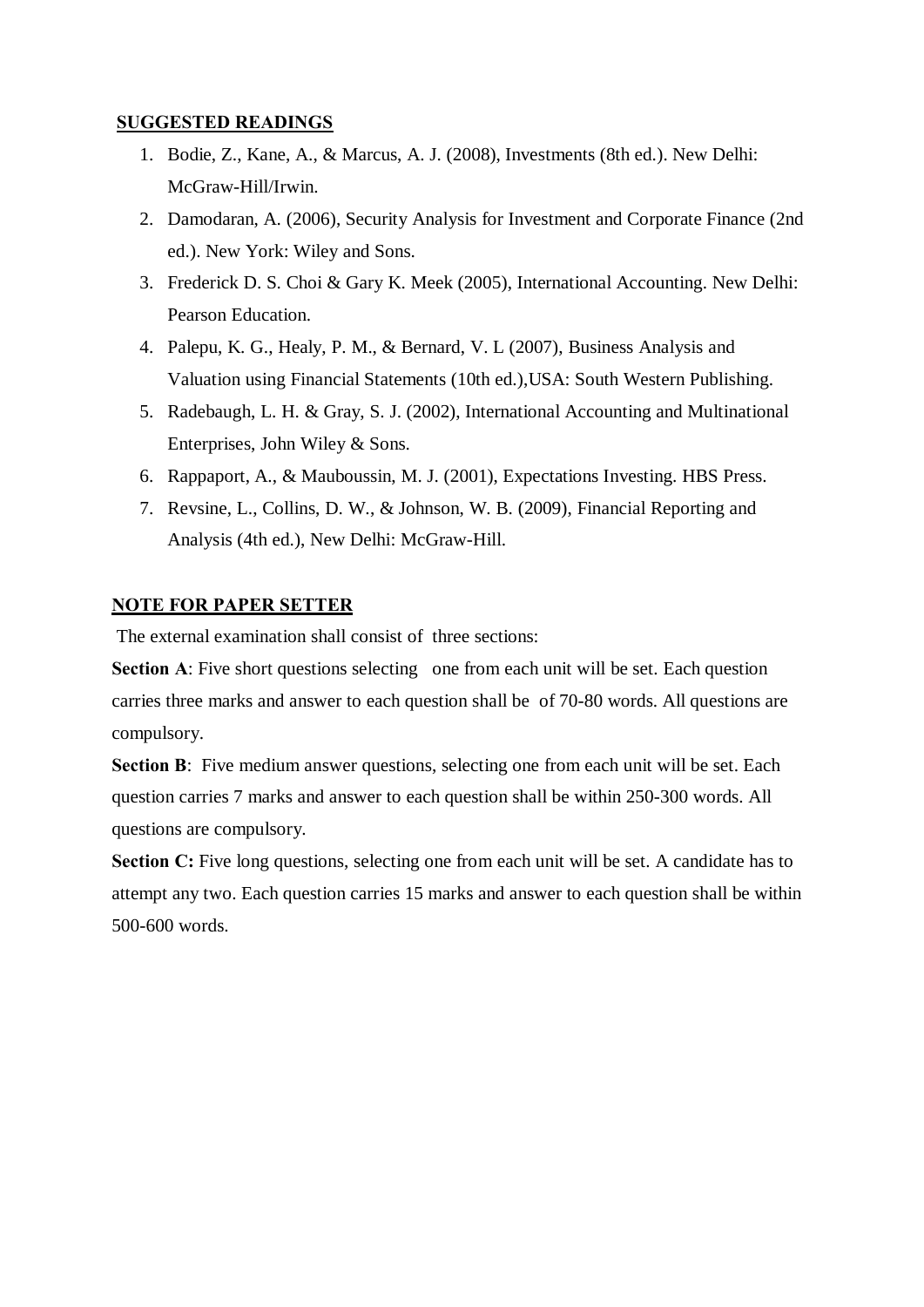# **UNIVERSITY OF JAMMU B.COM (HONS.) SIXTH SEMESTER(CBCS)**

### **MARKETING MANAGEMENT**

### **(DISCIPLINE SPECIFIC ELECTIVE)**

| C. No. UBHTE604 | Max Marks                  | $=100$ |
|-----------------|----------------------------|--------|
| Credit: 6       | Internal Assessment $= 20$ |        |
| Time: 2.30 Hrs. | External Exam.             | $= 80$ |

#### **(Syllabus for examination to be held in May 2019, 2020, 2021)**

**OBJECTIVE**: To impart knowledge about marketing concept and practices needed for achieving competitive advantage.

#### **UNIT-I: BASICS OF MARKETING**

Introduction to marketing: Definition & functions of marketing; Core concepts of marketing: Need, want, desire, demand, value, exchange, customer satisfaction, customer delight; Approaches to marketing : Production, sales, marketing, societal; Concept of marketing myopia; Selling versus marketing; Holistic marketing orientation & customer value

### **UNIT-II: CONSUMER BEHAVIOUR**

Concept, characteristics of consumer and organizational markets, steps in buyer decision process; Marketing environment: Analyzing needs and trends; Macro environment: Political , economic, socio-cultural and technical environment; Micro environment: Industry & competition; Market segmentation: Definition, need & benefits, bases for market segmentation of consumer goods

### **UNIT-III: PRODUCT DECISIONS**

Concept of a product; Classification of products; Major product decisions; Product line and product mix; Branding,packaging and labeling; Product life cycle: Stages & strategic implications; New product development and consumer adoption process; Pricing decisions: Factors affecting price determination, pricing policies and strategies, discounts and rebates.

# **UNIT-IV: DISTRIBUTION CHANNELS AND PHYSICAL DISTRIBUTION DECISIONS**

Nature, functions, and types of distribution channels; Distribution channel intermediaries; Channel management decisions; Retailing and wholesaling; Promotion decisions: Communication process; Promotion mix:Advertising, personal selling, sales promotion,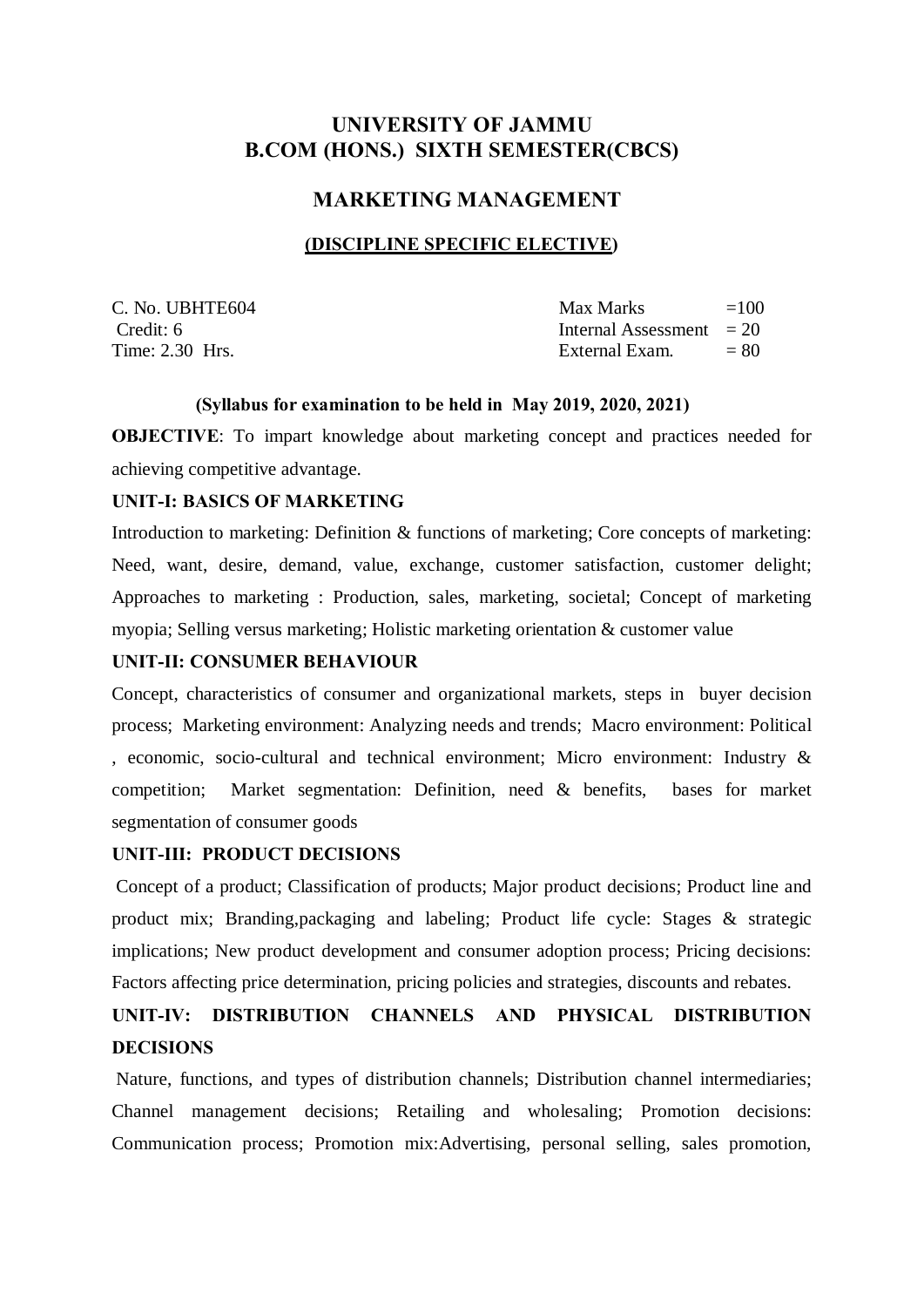publicity and public relations; Determining advertising budget; Copy designing and testing; Media selection; Advertising effectiveness; Sales promotion 6 tools and techniques.

### **UNIT-V: SERVICES MARKETING**

Introduction to services: Nature of services,characteristics of services, classification of services; Global and Indian scenario in services sector: Importance of services marketing; Service life cycle; Service quality models: Parsuraman-Zeithamal-Bitner (PZB) Gaps Model, SERVQUAL and SERVPERF  $\acute{o}$  Gronroos model; Technology  $\&$  service strategy: Applying technology to service settings, e-services.

### **BOOKS RECOMMENDED**

- 1. Principles of Marketing 12th Edition , Philip Kotler and Gary Armstrong
- 2. Fundamentals of Marketing, Stanton
- 3. Marketing Management , Rajan Saxena
- 4. Marketing Management, V.S.Ramaswamy and S.Namakumari
- 5. Analysis for Marketing Planning, Donald Lehmann & Rusell Winer, 6th ed.
- 6. Case Studies in Marketing, Indian context , R.Srinivas
- 7. Services Marketing ,Zeithaml, Bitner, Gremler & Pandit, TMGH, 4th ed.
- 8 Services Marketing, Christopher Lovelock
- 9. Services Marketing Rampal & Gupta
- 10.Essence of Services Marketing Ardian Payne
- 11. Services Marketing Helen Woodruff

# **NOTE FOR PAPER SETTER**

The external examination shall consist of three sections:

**Section A:** Five short questions selecting one from each unit will be set. Each question carries three marks and answer to each question shall be of 70-80 words. All questions are compulsory.

**Section B**: Five medium answer questions, selecting one from each unit will be set. Each question carries 7 marks and answer to each question shall be within 250-300 words. All questions are compulsory.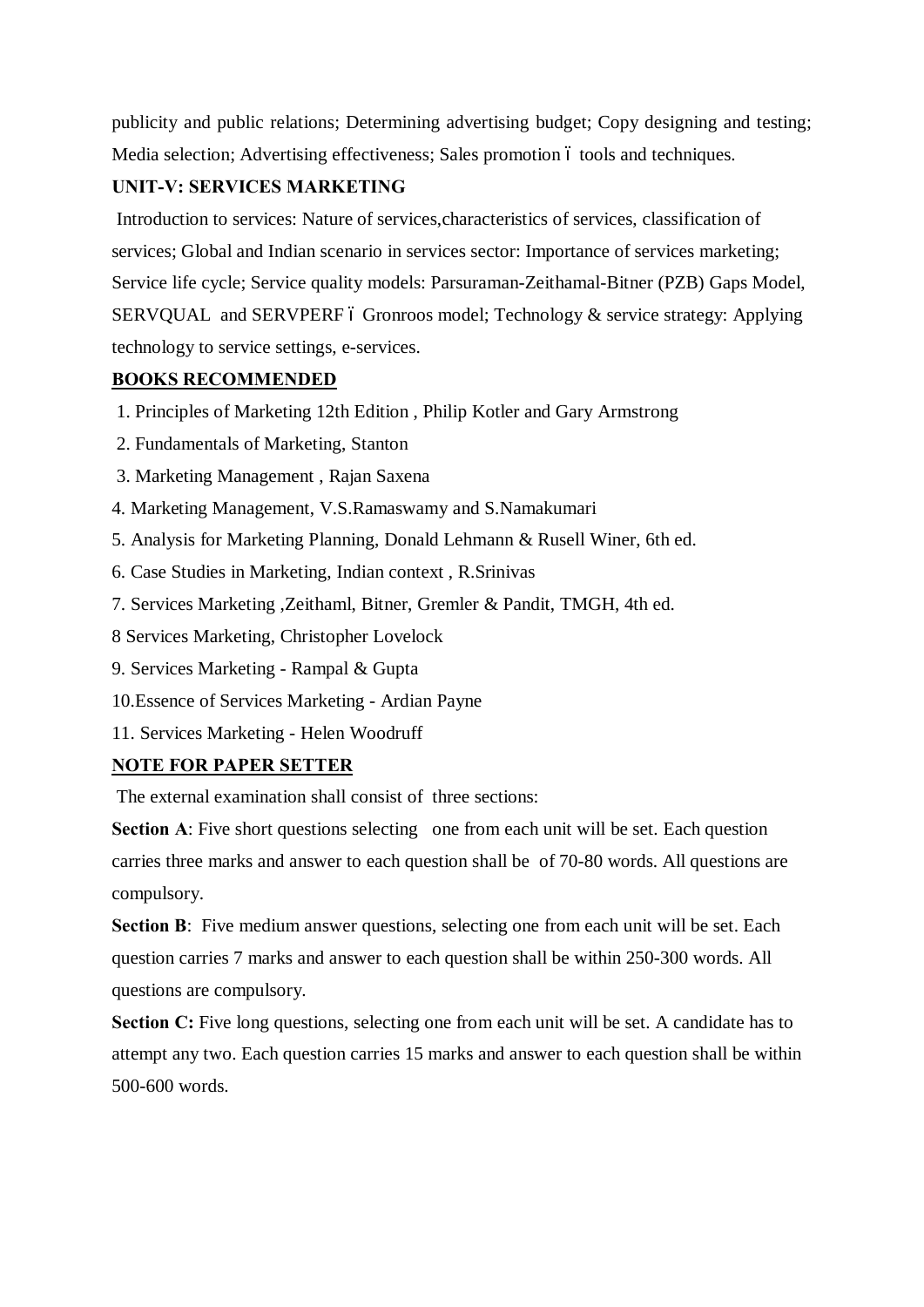# **UNIVERSITY OF JAMMU B.COM (HONS.) SIXTH SEMESTER(CBCS)**

### **MONEY AND CAPITAL MARKET**

### **(DISCIPLINE SPECIFIC ELECTIVE)**

| C. No. UBHTE605 | Max Marks                  | $=100$ |
|-----------------|----------------------------|--------|
| Credit: 6       | Internal Assessment $= 20$ |        |
| Time: 2.30 Hrs. | External Exam.             | $= 80$ |

### **(Syllabus for examination to be held in May 2019, 2020, 2021)**

**OBJECTIVE:** To familiarize the students with the concept and operations of money and capital markets.

### **UNIT 1: INDIAN FINANCIAL SYSTEM IN INDIA**

Concepts: Financial assets, financial intermediaries, financial markets; Classification of markets: Capital market, securities market, Government securities market , long term loans market , mortgages market , financial guarantees market , money market, treasury bills market, short term loan market , foreign exchange market

### **UNIT-II: MONEY MARKET**

Concept ,objectives and features of money market and capital market; Importance of money market, composition of money market; Types of bills, discount market, acceptance market, importance of bill market, types of treasury bills; Structure of Indian money market; Recent developments.

### **UNIT –III: NEW ISSUE MARKET**

Relationship between new issue market and stock exchange; Functions of new issue market, instrument of issues; Players in the new issue market, recent trends, causes for poor performance & remedies.

### **UNIT-IV: SECONDARY MARKET**

Introduction, control over secondary market; Registration of stock brokers, registration procedure, code of conduct for stock brokers; Kinds of brokers and their assistants; Method of trading in a stock exchange, carry over or badla transactions, genuine trading Vs speculative trading, kinds of speculators; Inside trading: Concept of depository services.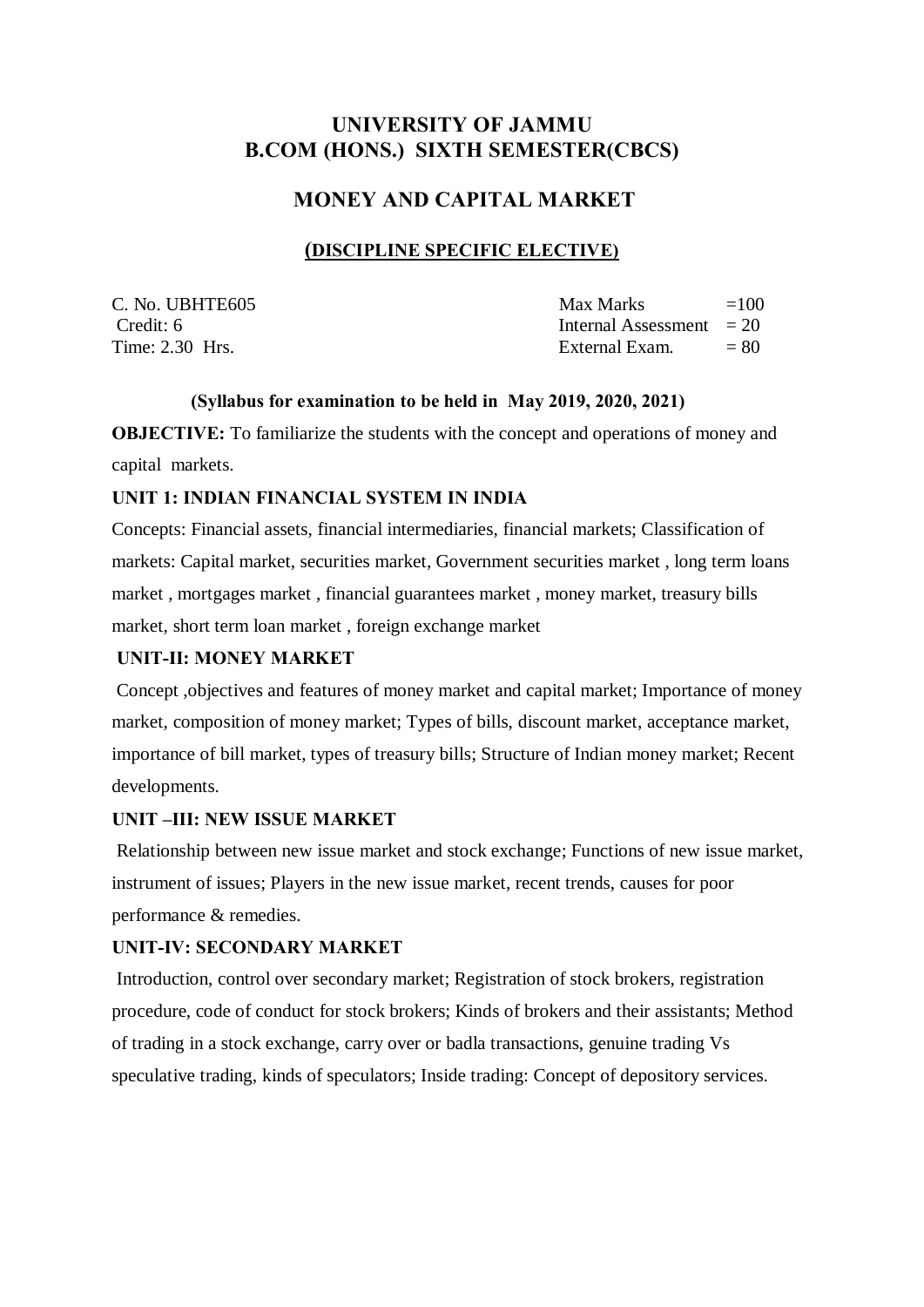### **UNIT –V:WORKING OF STOCK EXCHANGES**

NSE & OTCEI : Operational highlights, NSE, Objectives, Features of NSE, NSE vs. OTCEI ; Features of OTCEI, promoters, participants, trading in OTCEI exchange, Listing on OTCEI, advantages

### **BOOKS RECOMMENDED**

- 1. V. Madhu , Management of Financial Institutions in India, New Delhi, Anmol,
- 2. Bhole, Financial Institutions in Market,TMH
- 3. Madhu Vij,International Financial Management ,Excel Books
- 4. Bhalla, V K, Management of Financial Services, Anmol, New Delhi .
- 5. Gordan E and K Natrajan,Emerging Scenario of Financial Services, Himalaya Publishing House.
- 6. Saha, T R and Mondal A ,Indian Financial System & Financial Market Operation, New Central Book Agency (P) Ltd.
- 7. H.R. Machiraju, Indian Financial System,Vikas Publishing House
- 8. Bhalla, V K and Dilbag, Singh,International Financial Centres, New Delhi, Anmol
- 9. Ennew C, Trevir Watkins & Mike Wright, Marketing of Financial Services, Heinemann Professional Pub.

### **NOTE FOR PAPER SETTER**

The external examination shall consist of three sections:

**Section A:** Five short questions selecting one from each unit will be set. Each question carries three marks and answer to each question shall be of 70-80 words. All questions are compulsory.

**Section B**: Five medium answer questions, selecting one from each unit will be set. Each question carries 7 marks and answer to each question shall be within 250-300 words. All questions are compulsory.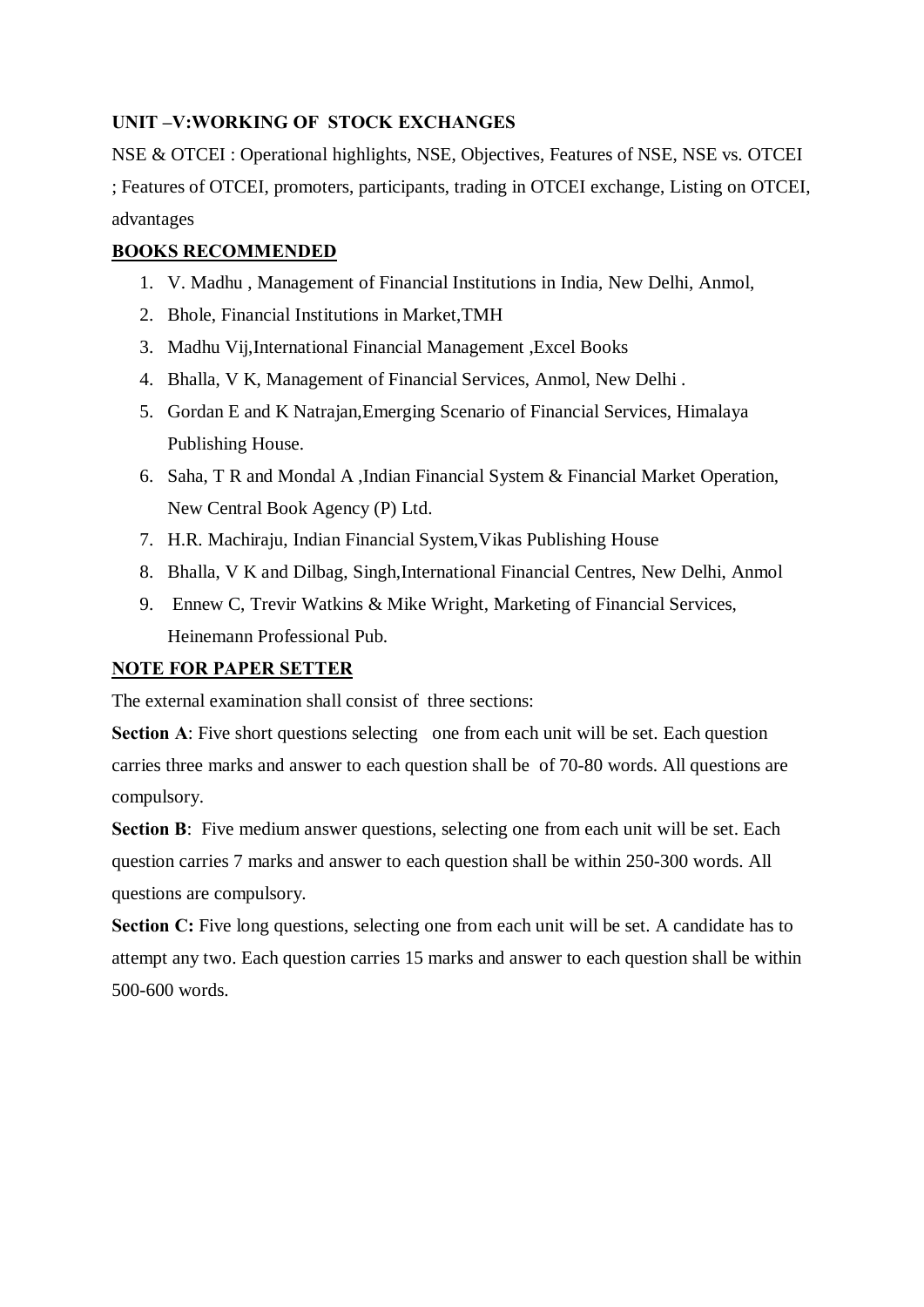# **UNIVERSITY OF JAMMU B.COM (HONS.) SIXTH SEMESTER(CBCS)**

### **BUSINESS ETHICS AND CORPORATE GOVERNANCE**

### **(DISCIPLINE SPECIFIC ELECTIVE)**

| C. No. UBHTE606 | Max Marks                  | $=100$ |
|-----------------|----------------------------|--------|
| Credit: 6       | Internal Assessment $= 20$ |        |
| Time: 2.30 Hrs. | External Exam.             | $= 80$ |

### **(Syllabus for examination to be held in May 2019, 2020, 2021)**

**OBJECTIVES:** To enable students to critically examine ethical dilemmas and to understand the importance of governance mechanisms in a globalized economy.

### **UNIT I: INTRODUCTION**

Definition and nature of business ethics; Need and benefit of business ethics; Evolution and development of business ethics; Arguments for and against business ethics; Economic issues, competitive issues, legal and regulatory & philanthropic issues; Framework for ethical decision making

### **UNIT- II: ETHICS THEORY AND BEYOND**

Management of ethics: Ethics analysis [ Hosmer model ]; Ethical dilemma; Ethics for managers; Role and function of ethical managers: Comparative ethical behaviour of managers; Code of ethics; Competitiveness, organizational size, profitability and ethics; Cost of ethics in corporate ethics evaluation; Industrial policy and framework of government control over business; Role of Chamber of Commerce and Confederation of Indian **Industries** 

### **UNIT- III: LEGAL ASPECTS OF ETHICS**

Political & legal environment; Provisions of the Indian constitution pertaining to business; Salient features of MRTP & FERA; Social 6 cultural environment and their impact on business operations; Salient features of Indian culture and values ; Ethics in functional areas:Marketing, HRM and financial management

### **UNIT- IV: NATURE OF CORPORATE GOVERNANCE**

Meaning, role & importance of corporate governance; Evolution of corporate governance; Corporate governance and investors relationship management; Factors influencing quality of governance; Principles of corporate governance; Future of governance: Innovative practices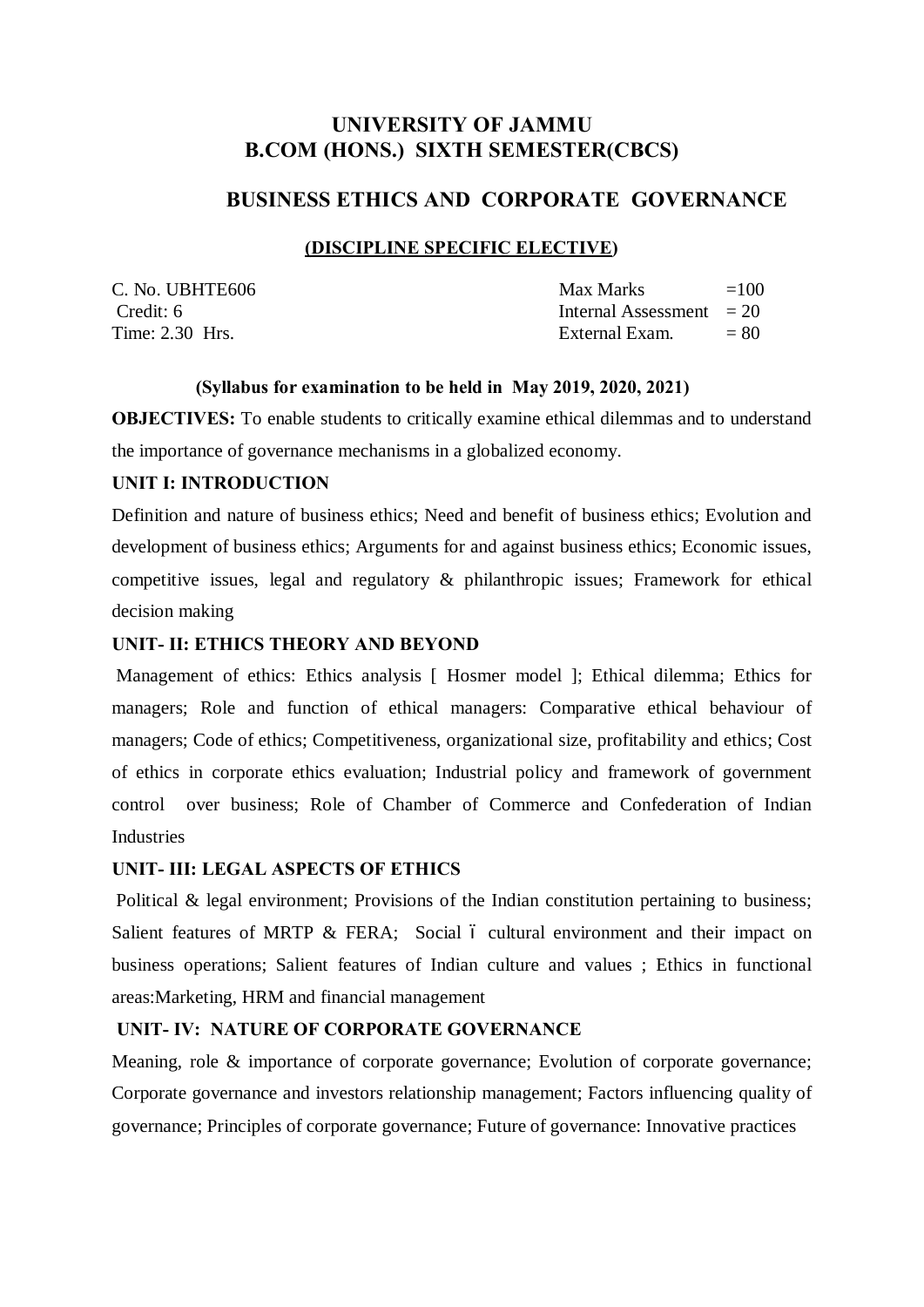### **UNIT V: CORPORATE GOVERNANCE ACTS & CODE**

Corporate Governance in India; The Companies (Amendment) Act, 1999; Securities Laws (Amendment) Act, 1999; Committees on Corporate Governance; CII Code-Desirable Corporate Governance (1998), KumarMangalam Birla Committee on Corporate Governance (2001); Companies (Appointment of Small Shareholdersø Director) Rules, 2001 and SEBI efforts for Corporate Governance

### **REFERENCE BOOKS**

- 1. S.A. Sherlekar, Ethics in Management, Himalaya Publishing House.
- 2. William B. Werther and David B. ,Chandler, Strategic Corporate Social Responsibility, Sage Publications Inc.
- 3. Robert A.G. Monks and Nell Minow, Corporate Governance, John Wiley and Sons
- 4. W.H. Shaw, Business Ethics, Cengage Learning
- 5. Satheesh Kumar, Corporate Governance, Oxford University, Press.

### **NOTE FOR PAPER SETTER**

The external examination shall consist of three sections:

**Section A:** Five short questions selecting one from each unit will be set. Each question carries three marks and answer to each question shall be of 70-80 words. All questions are compulsory.

**Section B:** Five medium answer questions, selecting one from each unit will be set. Each question carries 7 marks and answer to each question shall be within 250-300 words. All questions are compulsory.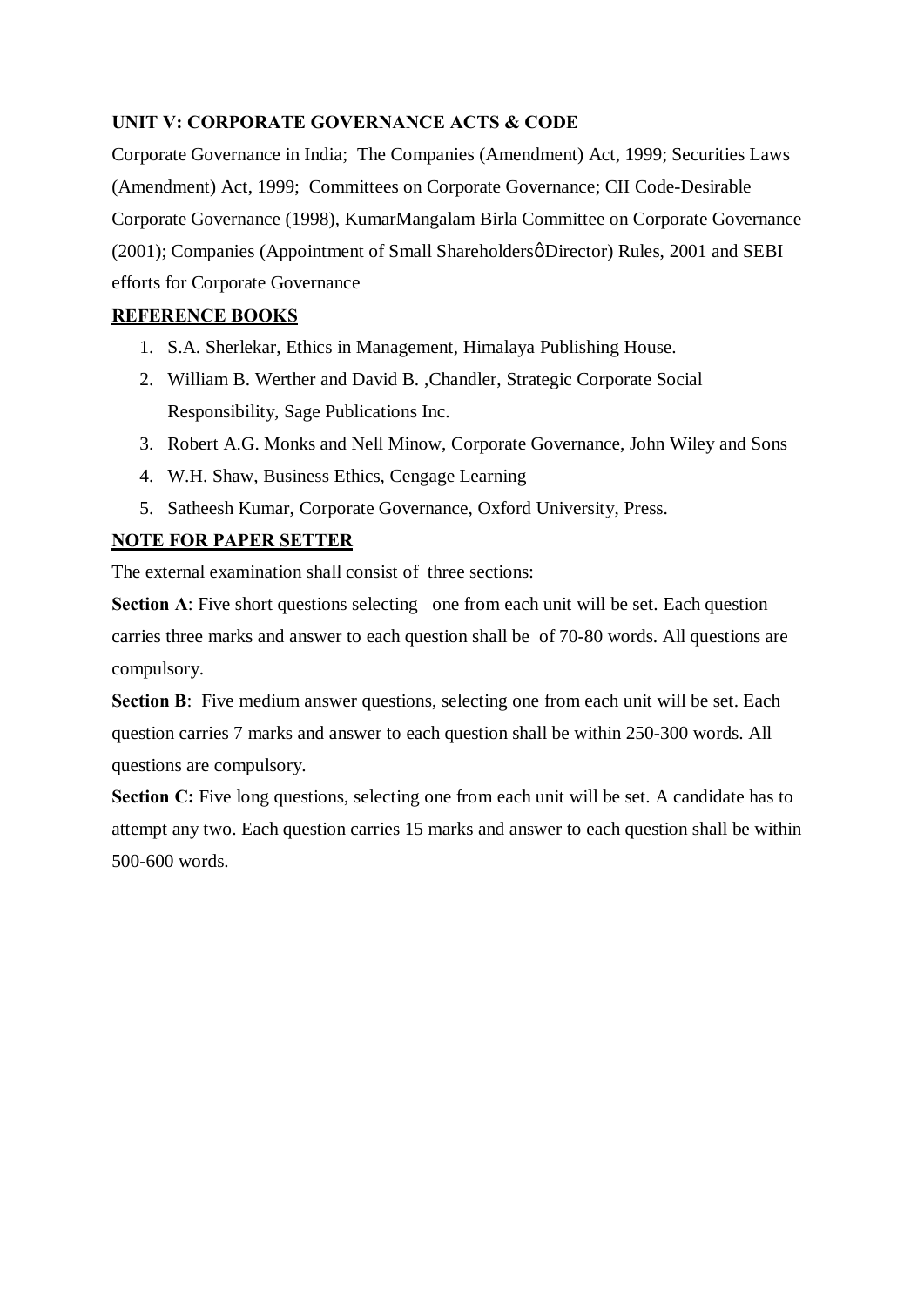# **UNIVERSITY OF JAMMU B.COM (HONS.) SIXTH SEMESTER(CBCS)**

### **QUALITY MANAGEMENT**

### **(DISCIPLINE SPECIFIC ELECTIVE)**

| C. No. UBHTE607 | Max Marks                  | $=100$ |
|-----------------|----------------------------|--------|
| Credit: 6       | Internal Assessment $= 20$ |        |
| Time: 2.30 Hrs. | External Exam.             | $= 80$ |

#### **(Syllabus for examination to be held in May 2019, 2020, 2021)**

**OBJECTIVE:** To impart knowledge about conceptual issues of quality management with particular emphasis on common cause and special cause variation.

### **UNIT-I: QUALITY, STRATEGIC PLANNING AND COMPETITIVE ADVANTAGE**

Brief history , modern developments in quality, definitions of quality; Quality in manufacturing and service systems; Economic issues: Quality and price, quality and market share; quality and cost , quality & competitive advantage

### **UNIT-II: PRINCIPLES AND PHILOSOPHIES OF QUALITY MANAGEMENT**

Overview of the contributions of Deming, Juran Crosby, Masaaki Imai, Feigenbaum, Ishikawa, Taguchi, Shingeo and Walter Shewhart; Concepts of quality circle, Japanese 5S principles and 8D methodology.

### **UNIT-III: STATISTICAL PROCESS CONTROL AND PROCESS CAPABILITY**

Meaning and significance of statistical process control (SPC) ,construction of control charts for variables and attributed; Process capability: Meaning, significance and measurement; Six sigma concepts of process capability; Reliability concepts: Definitions, reliability in series and parallel, product life characteristics curve; Total productive maintenance (TMP), relevance to TQM, Terotecchnology; Business process re-engineering (BPR):Principles, applications, reengineering process, benefits and limitations.

### **UNIT-IV: TOOLS AND TECHNIQUES FOR QUALITY MANAGEMENT**

Quality functions development (QFD): Benefits, voice of customer, information organization, House of Quality (HOQ), building a HOQ, QFD process: Failure mode effect analysis (FMEA), requirements of reliability, failure rate, FMEA stages, design, process and documentation.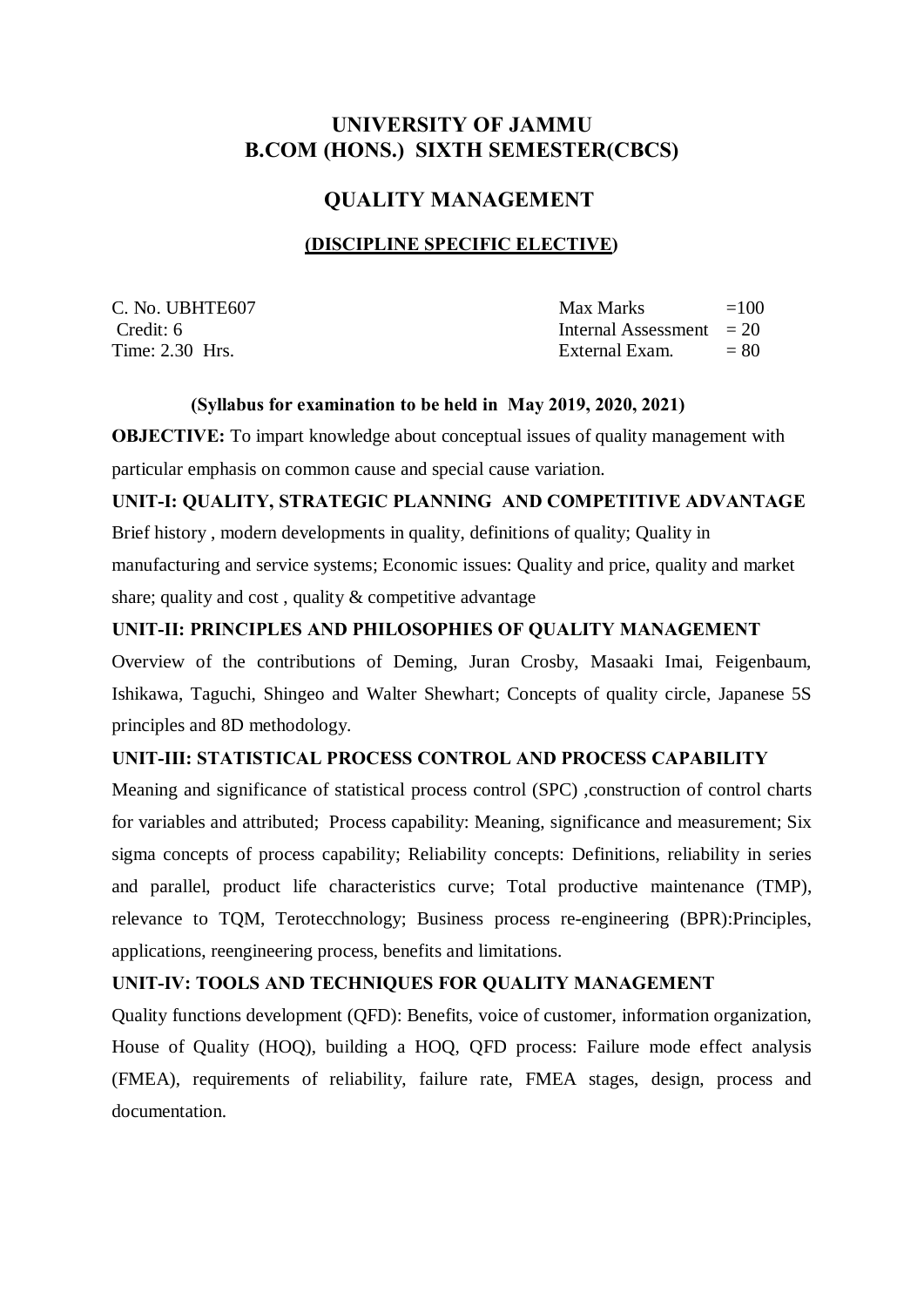Taguchi techniques: Introduction, loss function, parameter and tolerance design, signal to noise ratio; Seven old (statistical) tools; Seven new management tools; Bench marking and Poka Yoke.

### **UNIT-V: QUALITY SYSTEMS ORGANIZING AND IMPLEMENTATION**

Introduction to IS/ISO 9004:2000 , quality management systems, guidelines for performance improvements; Quality audits; TQM culture, quality council, employee involvement, motivation, empowerment, recognition and reward; Information technology: Computers and quality functions, internet and electronic communications; Information quality issues.

### **BOOKS RECOMMENDED**

- 1. Quality Control, Dale H Bester Field, Pearson Education
- 2. Total Quality Management,Sundarrajan
- 3. Quality Control & Total Quality Management, Jain
- 4. The Essence of Total Quality Management, Hunsen & Ghare
- 5. Managing for Total Quality, Logothetic
- 6. Quality Problem Solving, Smith
- 7. ISO 9000, Kairon
- 8. Manuals of Various Standards.

### **NOTE FOR PAPER SETTER**

The external examination shall consist of three sections:

**Section A:** Five short questions selecting one from each unit will be set. Each question carries three marks and answer to each question shall be of 70-80 words. All questions are compulsory.

**Section B**: Five medium answer questions, selecting one from each unit will be set. Each question carries 7 marks and answer to each question shall be within 250-300 words. All questions are compulsory.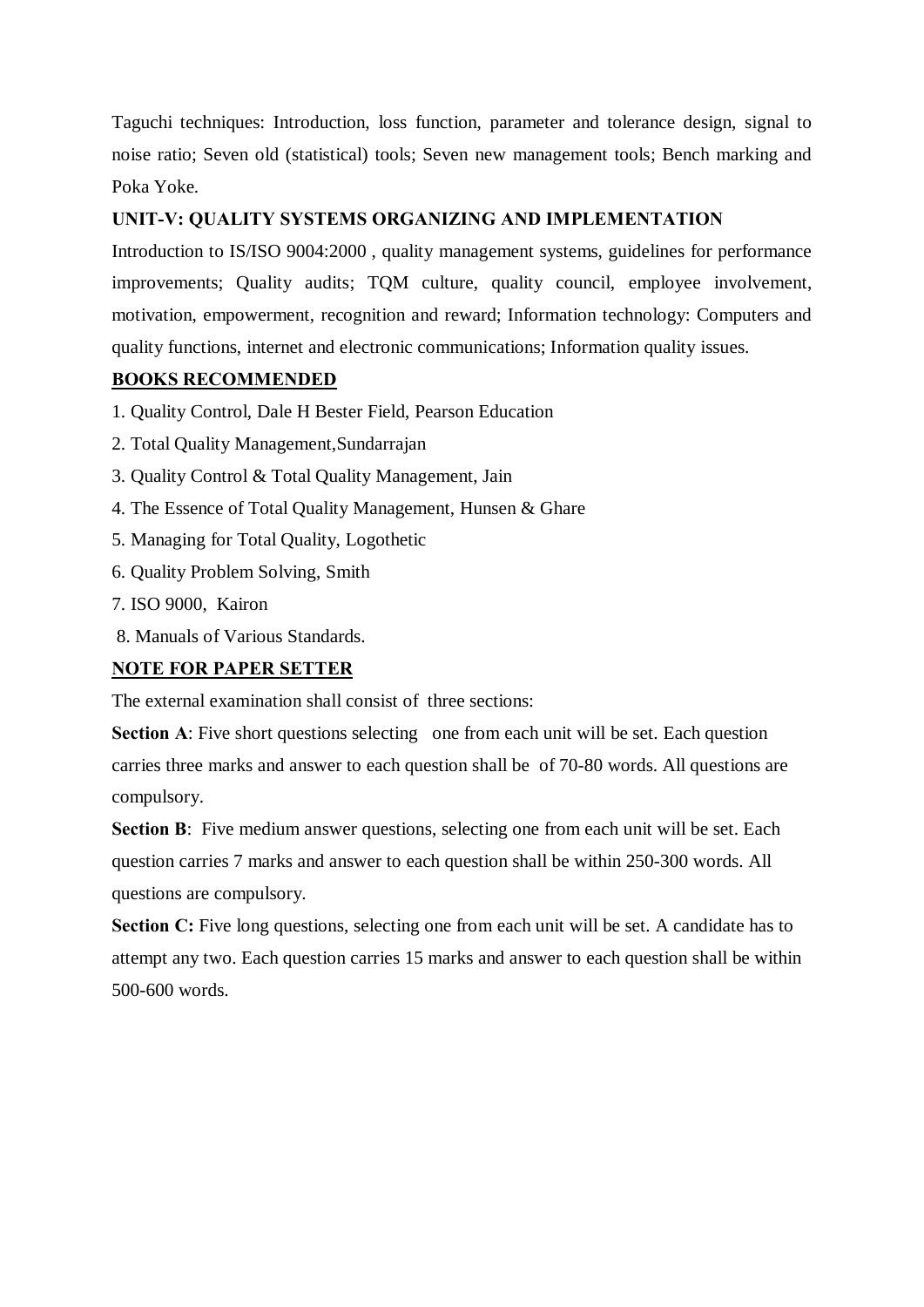# **UNIVERSITY OF JAMMU B.COM (HONS.) SIXTH SEMESTER(CBCS)**

### **INTERNATIONAL TRADE FINANCE**

### **(DISCIPLINE SPECIFIC ELECTIVE)**

C. No. UBHTE608 Time:  $2.30$  Hrs.

| C. No. UBHTE608   | Max Marks                  | $=100$ |
|-------------------|----------------------------|--------|
| Credit: 6         | Internal Assessment $= 20$ |        |
| Time: $2.30$ Hrs. | External Exam.             | $= 80$ |

#### **(Syllabus for examination to be held in May 2019, 2020, 2021)**

**OBJECTIVE :** To impart knowledge about increased opportunities of export and import, the attendant risk associated with international trade flows, which has increased with the globalization and advent of e-commerce.

#### **UNIT- I: INTERNATIONAL TRADE**

International trade: Meaning and benefits; Basis of international trade ; Foreign trade and economic growth; Balance of trade; Balance of payment; Barriers to international trade; Current Indian EXIM policy.

### **UNIT- II: EXPORT AND IMPORT FINANCE**

Special need for finance in international trade 6 INCO Terms (FOB, CIF, etc.,); Payment terms, letters of credit, pre shipment and post shipment finance, forfaiting ,deferred payment terms; EXIM Bank; ECGC and its schemes; Import licensing 6 Financing methods for import of capital goods.

### **UNIT- III: FOREX MANAGEMENT**

Foreign exchange markets; Spot prices and forward prices; Factors influencing exchange rates; The effects of exchange rates in foreign trade; Tools for hedging against exchange rate variations; Forward, futures and currency options; FEMA; Determination of foreign exchange rate and forecasting.

### **UNIT- IV: DOCUMENTATION IN INTERNATIONAL TRADE**

Export trade documents: Financial documents, Bill of exchange, Commercial documents - Performa, commercial, consular, customs, legalized invoice, certification of origin, certificate value, packing list, weight certificate, certificate of analysis and eAirway bill, postal receipt, multimodal transport document; Risk covering document: Insurance policy, Insurance cover note; Official document: Export declaration forms, GR form, PP from, COD form, softer forms, export certification, certification of origin, GSPS, UPCDC norms.